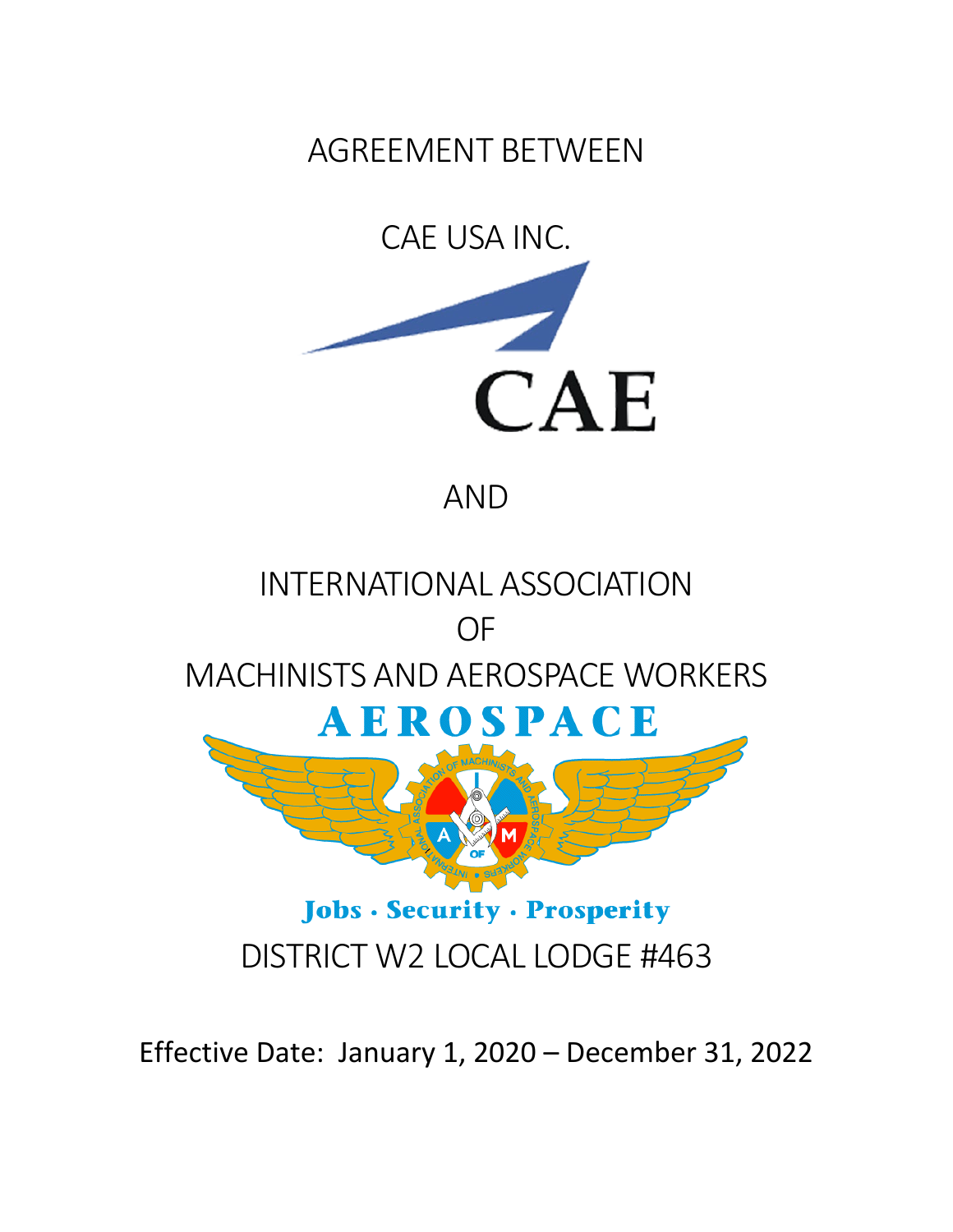



# **CONTENTS**

| Preamble                                                            | 5              |
|---------------------------------------------------------------------|----------------|
| Article 1: Recognition                                              | 5              |
| Article 2: Non-Discrimination                                       | 5              |
| Article 3: Management Rights                                        | 5              |
| Article 4: Union Security / Check-off                               | 6              |
| Article 5: Shop Stewards                                            | 6              |
| Article 6: No Strike-No Lockout Clause                              | 6              |
| Article 7: Discharge and Disciplinary Action                        | $\overline{7}$ |
| Article 8: Grievance Procedure                                      | 7              |
| Section 8.1: Defination                                             | 7              |
| Section 8.2: Procedural Steps                                       | 8              |
| Section 8.3: Arbitration                                            | 9              |
| Section 8.4: Deadlines, Terminated Employees, etc.                  | 10             |
| Article 9: Substance Abuse Policy                                   | 10             |
| Article 10: Miscellaneous Provisions                                | 11             |
| Section 10.1: Safety                                                | 11             |
| Section 10.2: Change of Address                                     | 11             |
| Section 10.3: Availability                                          | 11             |
| Section 10.4: Resignation                                           | 11             |
| Section 10.5: Short-Term (ECP/CCP) Employees                        | 11             |
| Section 10.6: Bulletin Boards                                       | 12             |
| Section 10.7: Employee Assistance Plan (EAP)                        | 12             |
| Section 10.8: Performance of Work                                   | 12             |
| Section 10.9: Dress Code                                            | 13             |
| Section 10.10: Abnormal Plant Shutdowns                             | 13             |
| Section 10.11: Eligibility to participate in Company Awards Program | 13             |
| Section 10.12: Travel                                               | 13             |
| Section 10.13: Lead                                                 | 13             |
| Section 10.14: Labor & Management Meeting                           | 13             |
| Article 11: Seniority                                               | 14             |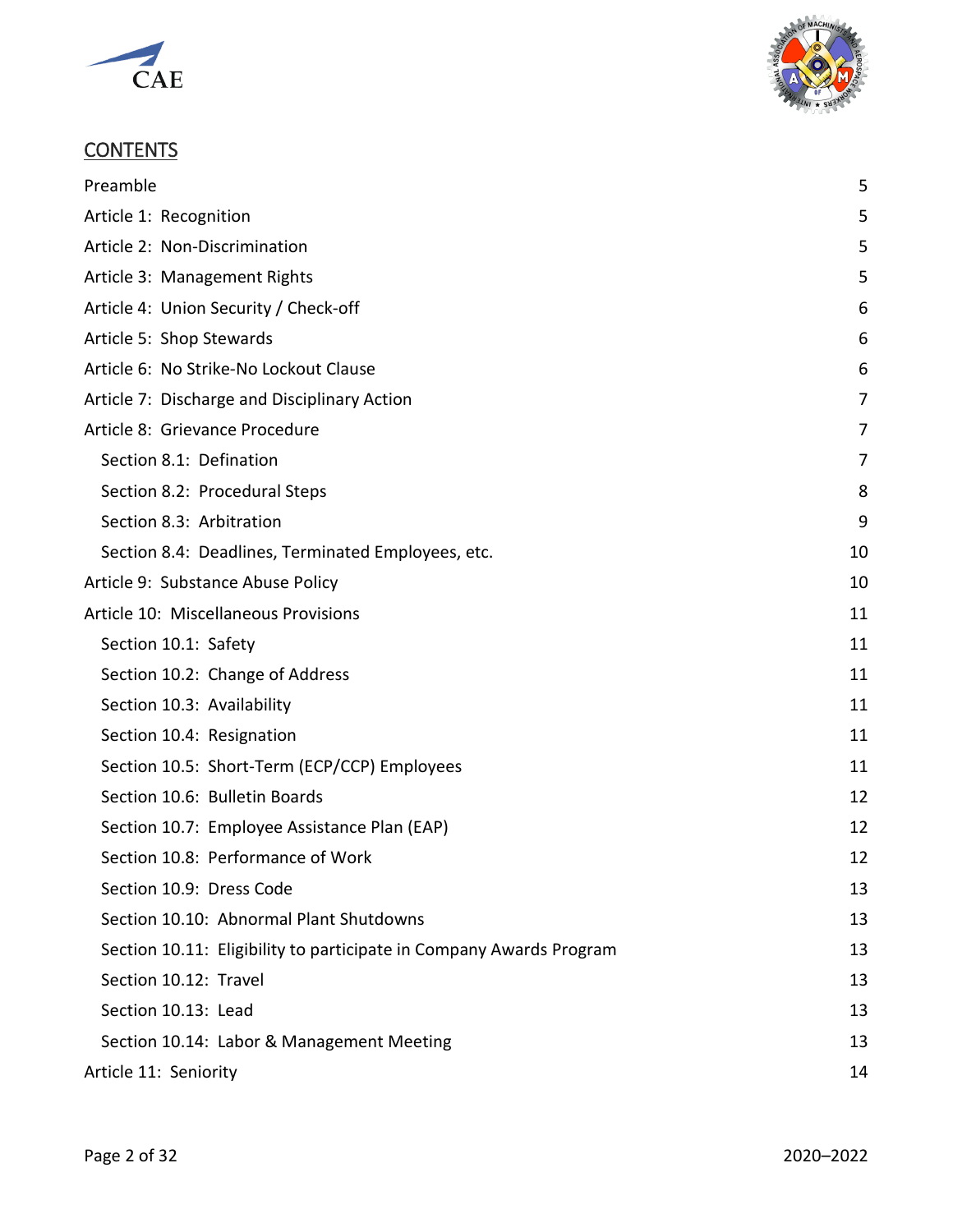



| Section 11.1: Probationary Period                             | 14 |
|---------------------------------------------------------------|----|
| Section 11.2: Definitions                                     | 14 |
| Section 11.3: Loss of Seniority                               | 15 |
| Section 11.4: Seniority List                                  | 15 |
| Article 12: Promotions                                        | 15 |
| Article 13: Employees Transferred Out of the Bargaining Unit  | 16 |
| Article 14: Layoffs / Recalls                                 | 16 |
| Section 14.1: Layoffs                                         | 16 |
| Section 14.2: Recall                                          | 16 |
| Article 15: New Jobs                                          | 17 |
| Article 16: Technological change                              | 17 |
| Article 17: Hours of Work                                     | 17 |
| Section 17.1: Hours of Work                                   | 17 |
| Section 17.2: Temporary Alternative Workweek                  | 18 |
| Section 17.3: B/C Schedule                                    | 18 |
| Article 18: Shift Premium                                     | 19 |
| Article 19: Overtime                                          | 19 |
| Article 20: Part-Time Employees                               | 19 |
| Article 21: Excused Absence                                   | 21 |
| Section 21.1: Excused Absence                                 | 21 |
| Section 21.2: Military Service, Duty and Payment              | 21 |
| Section 21.3: Jury Duty                                       | 21 |
| Section 21.4: Temporary Absence for Disabling Illness, Injury | 21 |
| Section 21.5: Absence for Union Business                      | 22 |
| Section 21.6: Inclement Weather                               | 22 |
| Section 21.7: Bereavement:                                    | 22 |
| Section 21.8: Emergency Leave                                 | 22 |
| Section 21.9: Family Medical Leave Act (FMLA)                 | 22 |
| Article 22: Holidays                                          | 22 |
| Article 23: Vacation                                          | 23 |
| Article 24: Paid Time Off (PTO) / Sick Leave                  | 24 |
| Section 24.1: Paid Time Off (PTO)/Sick Leave Credits          | 24 |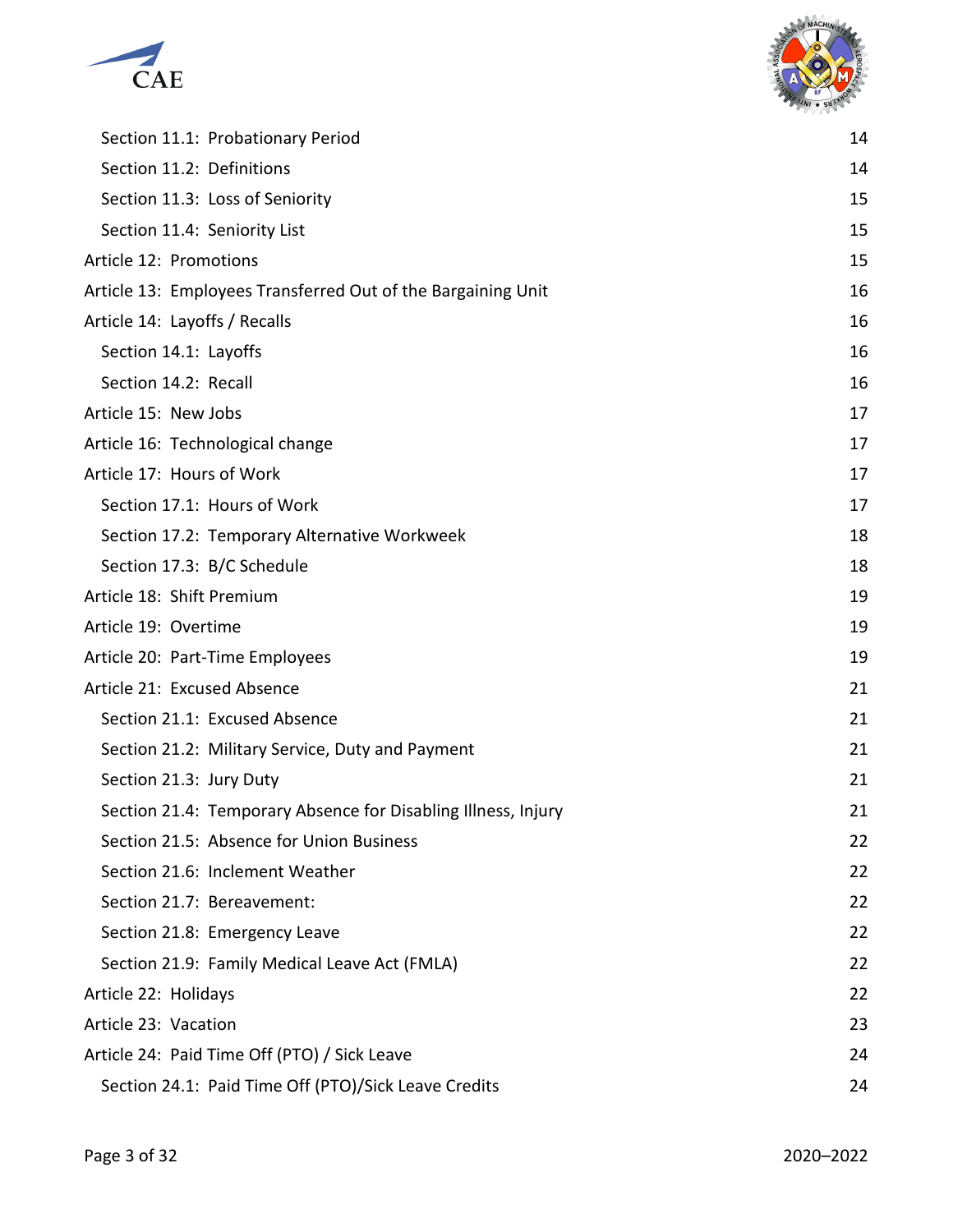



| Section 24.2: Use of Paid Time Off (PTO)/Sick Leave        | 25 |
|------------------------------------------------------------|----|
| Section 24.3: Scheduling of Paid Time Off (PTO)/Sick Leave | 25 |
| Article 25: Benefits                                       | 25 |
| Section 25.1: Employee Medical Premium and Opt-Out Options | 25 |
| Section 25.2: Opt Out                                      | 26 |
| Section 25.3: Savings Plan (401(K))                        | 26 |
| Section 25.4: Educational Assistance                       | 26 |
| Article 26: Wage Rate Schedule                             | 26 |
| Wage Rate Table                                            | 27 |
| Article 27: Successors and Assigns                         | 27 |
| Article 28: Security                                       | 27 |
| Article 29: Effect of Law                                  | 28 |
| Article 30: Entire Agreement                               | 28 |
| Article 31: Term and Notice Of Change or Termination       | 30 |
| MOU 1: Recall Rights                                       | 31 |
| MOU 2: Twenty Percent Part-Time                            | 32 |
|                                                            |    |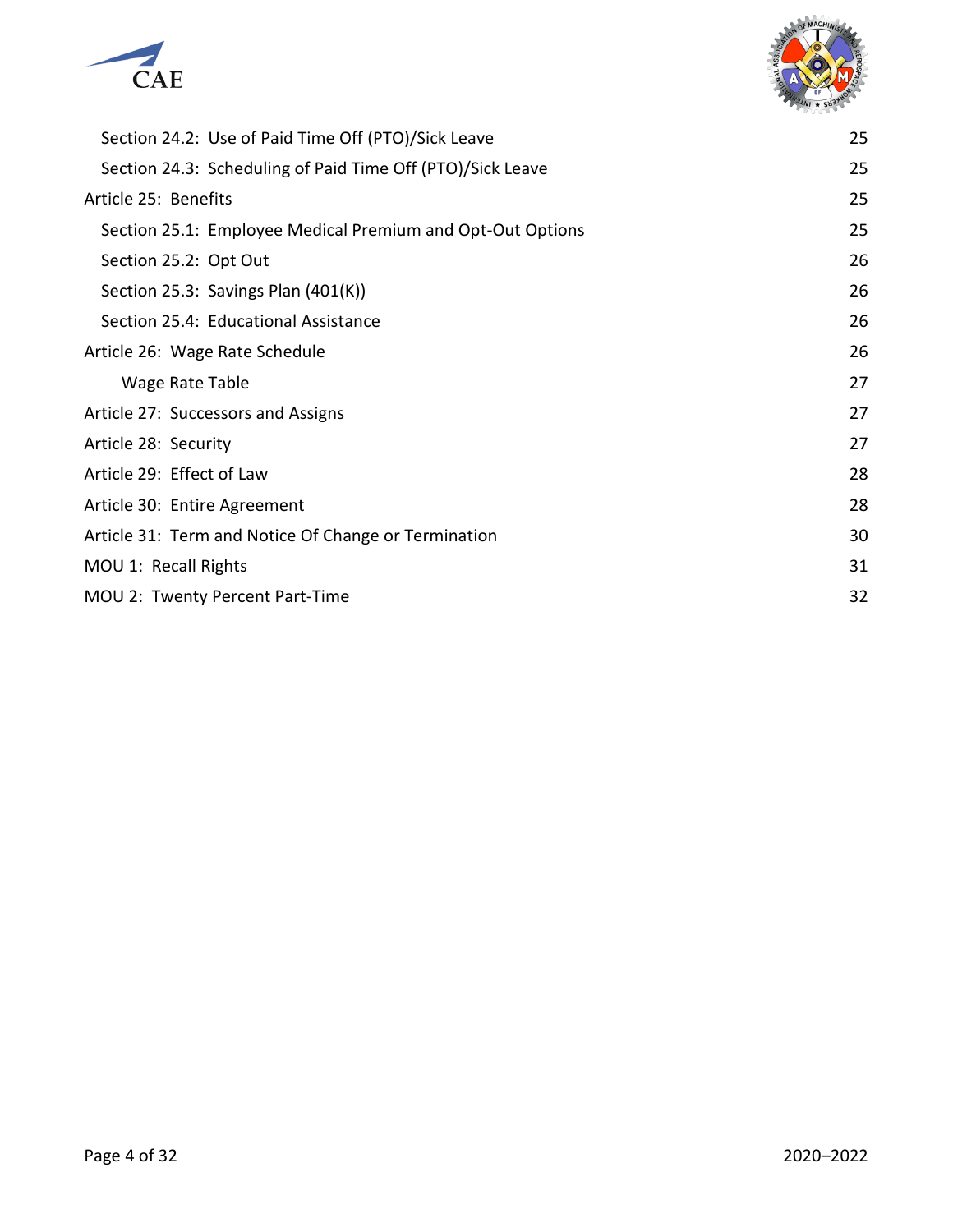



## <span id="page-4-0"></span>PREAMBLE

This Agreement is effective January 1, 2020, by and between CAE USA Inc., hereafter referred to as the "Company", District W2 Local Lodge 463, of the International Association of Machinists and Aerospace Workers, hereafter referred to as the "Union".

## <span id="page-4-1"></span>ARTICLE 1: RECOGNITION

The Company recognizes the Union, its designated agents and representatives, its successors and/or assigns, as the sole and exclusive collective bargaining agent on behalf of all of the employees of the Company within the bargaining unit as hereinafter defined, with respect to wages, hours, and all other terms or conditions of employment.

All full-time and part-time employees listed in the classifications identified in [ARTICLE 26: WAGE RATE](#page-25-3) [SCHEDULE,](#page-25-3) employed by the Company with regard to the C-130 Aircrew Training System (ATS) for the United States Air Force located at the Little Rock Air Force Base, Arkansas facility, National Labor Relations Board Case Numbers 26-RC-8022 and 26-UC-195, but excluding all other employees, including office clerical employees, professional employees, guards and supervisors as defined in the National Labor Relations Act, as amended.

## <span id="page-4-2"></span>ARTICLE 2: NON-DISCRIMINATION

The Company and the Union agree not to discriminate against any employee covered by this Agreement because of age, race, color, religion, sex, sexual orientation, national origin, marital status, genetic information, gender identity, disability, protected veteran status, or any other protected category under state or federal law with respect to all terms and conditions of employment. Claims of such discrimination will either be filed with the EEOC or be subject to the grievance and arbitration provisions of this Agreement, but not both. If the claim is brought under the grievance and arbitration provisions of the Agreement, it must be filed on behalf of and pertain to a single employee and not Class actions. Class grievances will not be subject to the grievance procedure and arbitration under this Agreement. The Company and the Union agree not to unlawfully discriminate against or harass any employee because of membership in or non-membership in the Union.

References in this Agreement to the masculine gender shall include the feminine gender.

## <span id="page-4-3"></span>ARTICLE 3: MANAGEMENT RIGHTS

Except as modified by a specific provision of this Agreement, the Company reserves and retains all of its normal and inherent rights with respect to the management of the business, including (without limiting the generality of the foregoing) its right to establish, modify, or continue policies, practices, and procedures for the conduct of the business; to select and direct the working force; to establish, eliminate, change, or combine work schedules, and work assignments, which are not in conflict with the terms of this Agreement; to transfer, promote or demote employees, or to lay off, terminate or otherwise relieve employees from duty for lack of work or other legitimate reasons; to make, modify, and enforce reasonable rules for the maintenance of discipline; to suspend, discharge or otherwise discipline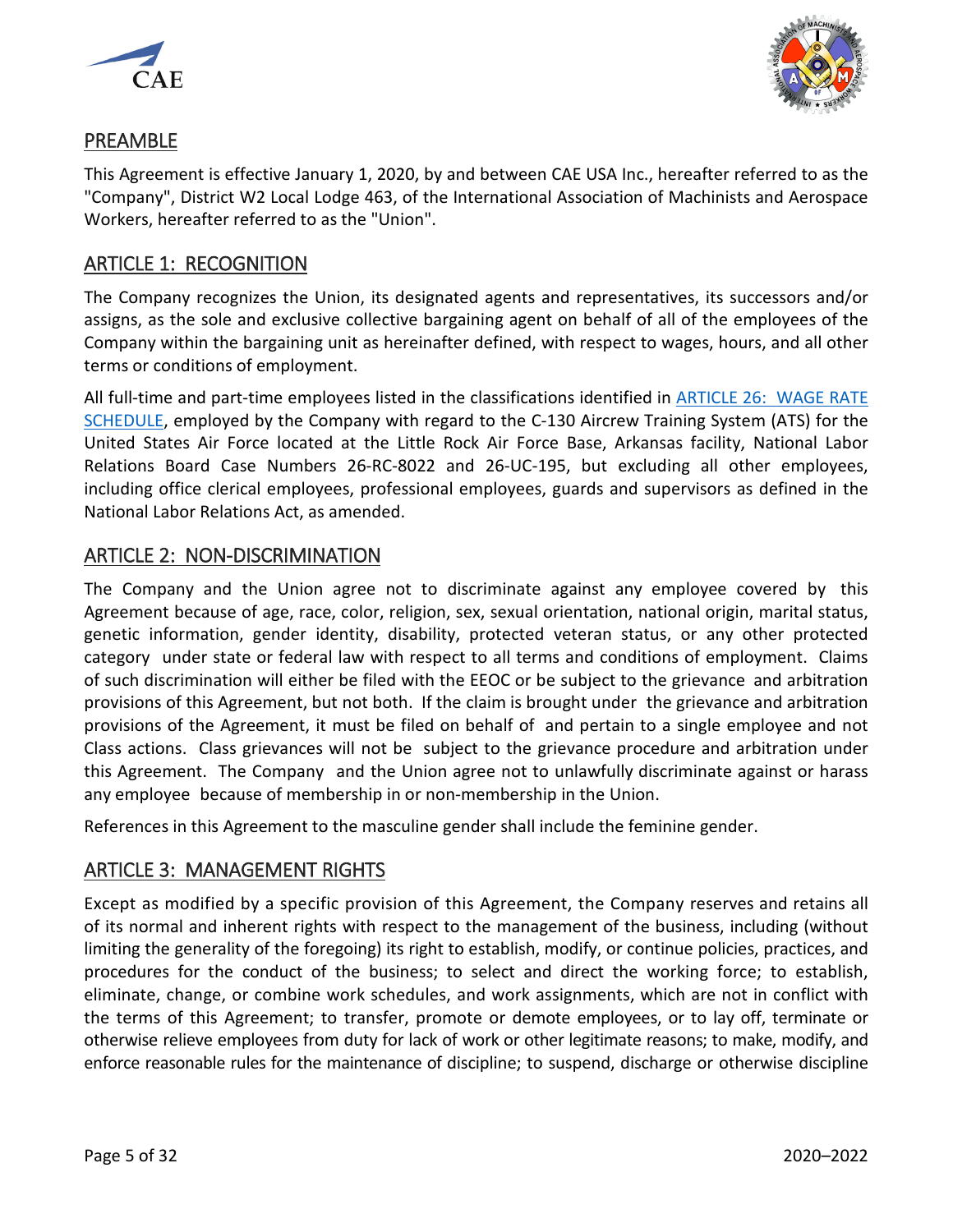



employees for just cause; and otherwise to take such measure as management may determine to be necessary to the orderly, efficient or economical operation of the business.

## <span id="page-5-0"></span>ARTICLE 4: UNION SECURITY / CHECK-OFF

Insofar as permitted by state and federal law, all employees covered by this Agreement shall within thirty-one (31) calendar days of employment either become and remain a member of the Union or tender to the Union a fair share equivalent to regular union dues and initiation fees as a condition of continued employment.

Union dues, initiation fees, and reinstatement fees shall be deducted out of current net earnings payable to an employee upon receipt of and in accordance with a voluntary deduction authorization. The Company shall remit payroll deductions to the Union by the twentieth  $(20<sup>th</sup>)$  of each month. Authorizations shall be duly executed by the employee on a card provided by the Union and shall continue deductions until such authorization is duly revoked by the employee. The Company is entitled to rely upon notification from the Union, of the amount of money due to the Union by an employee.

Insofar as permitted by state and federal law, any employee who fails to tender the agency fee or periodic dues uniformly required shall be notified in writing of the employee's delinquency. A copy of such communication shall be provided to the Company, and the Company shall take final action to terminate the employee for cause if the delinquency is not resolved within thirty (30) calendar days of the Company receiving communication. Upon receipt of such communication from the Union, the Company shall suspend the employee without pay until the delinquency is resolved or the employee is terminated for cause. Suspensions and terminations of this nature are not subject to the grievance procedure.

The Union agrees to and does hereby hold the Company harmless from any and all liability, responsibility, or damage for deduction, payment, authorization, or notification as provided for in this Article. The Union assumes full responsibility for the disposition of the funds so deducted when turned over to the General Secretary-Treasurer of the Union.

## <span id="page-5-1"></span>ARTICLE 5: SHOP STEWARDS

The Company recognizes and will work with accredited Union Representatives to resolve differences that may occur from time to time with respect to the terms and conditions of this Agreement. The Union will provide the Company the names of up to five (5) primary Shop Stewards. An additional three (3) alternates may be designated and shall act only in the event a primary Shop Steward is unavailable. The Chief and Primary Stewards shall be the last employees laid off from their respective bargaining units within their job classification.

## <span id="page-5-2"></span>ARTICLE 6: NO STRIKE-NO LOCKOUT CLAUSE

The Union agrees that neither it nor any of the employees in the bargaining unit, covered by this Agreement will collectively or individually engage in or participate in any strike, slowdown or stoppage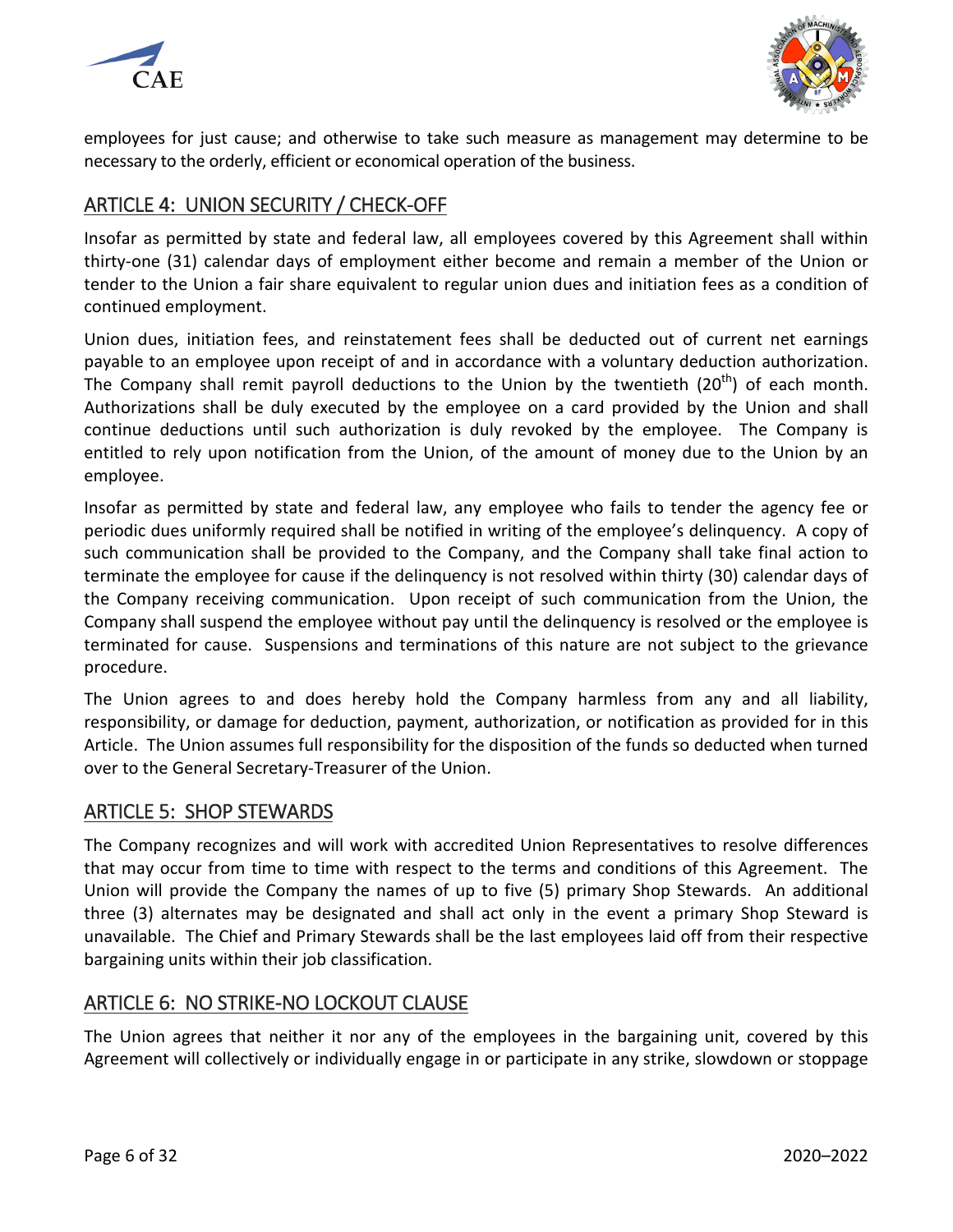



of work. The Company agrees that during the term of this Agreement it will not lock out any of the employees covered by this Agreement.

## <span id="page-6-0"></span>ARTICLE 7: DISCHARGE AND DISCIPLINARY ACTION

The Company shall have the right to discipline employees for just and proper cause by reprimand, suspension without pay or discharge for violation or infraction of the Company rules. The Company agrees to notify the Union, in writing, of any action taken under this section.

The disciplined employee is entitled to Union representation and will be notified of this right prior to discipline, if possible.

Employee discipline prior to termination generally will be in the form of a verbal warning, a written warning, and a suspension. However, depending on the nature of the incident, nothing herein should be construed as requiring the Company to utilize all or any steps of progressive discipline in any given situation. Upon the Company's discovery of unsatisfactory conduct by an employee, the Company shall begin any counseling or discipline process in a timely manner.

The Company may discipline and discharge employees, who have not completed the probationary period, for any reason without recourse by the employee or the Union pursuant to [ARTICLE 8:](#page-6-1)  [GRIEVANCE PROCEDURE.](#page-6-1)

The Company may discipline and discharge non-probationary employees for just cause. Just cause for discipline or discharge including progressive discipline shall include all, but not limited to the offenses listed in Company Policy.

The Company will make reasonable efforts to notify the shop steward about the discharge or discipline prior to the discharge or discipline. In no event shall this reasonable effort to notify the shop steward delay imposition of the discharge or discipline.

A verbal warning will be removed from the employee's folder after one hundred and eighty (180) days if there is no additional violation or infraction committed by the employee in conjunction with the verbal warning.

A written warning will be removed from the employee's folder after three hundred and sixty-five (365) days if there is no additional violation or infraction committed by the employee in conjunction with the written warning.

A first and final warning will remain in the employee's folder until the employee voluntarily separates from the Company.

## <span id="page-6-1"></span>ARTICLE 8: GRIEVANCE PROCEDURE

## <span id="page-6-2"></span>SECTION 8.1: DEFINITION

For the purpose of this Agreement, a grievance is defined as any complaint or dispute arising out of the interpretation or application of a specific Article and Section of this Agreement during the term of this Agreement or extensions thereof as to events or incidents affecting the Bargaining Unit. No grievance as defined above shall be considered under the grievance procedure unless it is presented as provided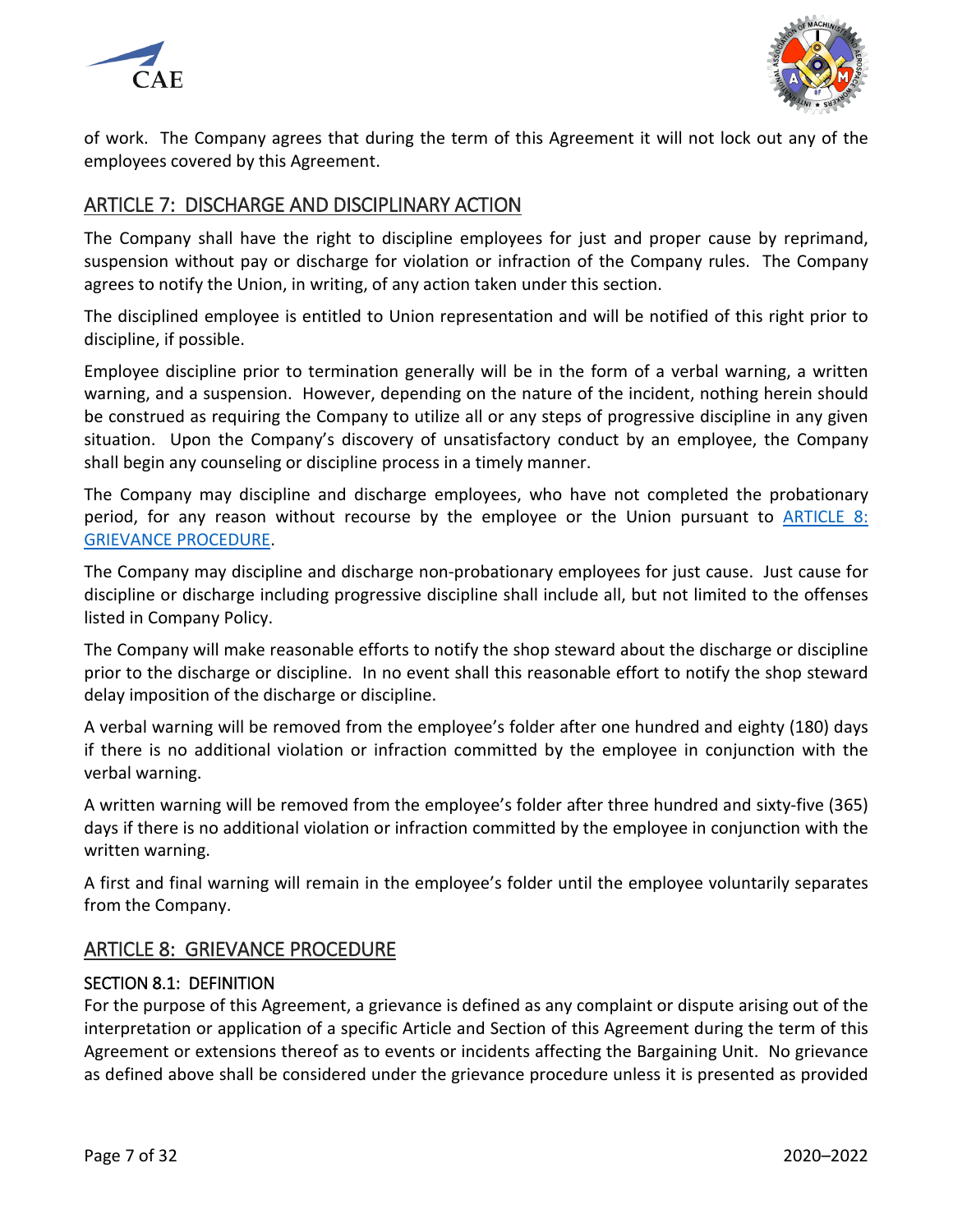



below. Both parties agree to use their best efforts, including informal meetings involving Management, Supervision, Shop Steward, and Grievant, to resolve matters without resorting to the grievance procedure. For purposes of computing time under any of the provisions of this Article, "days" shall mean working days, excluding weekend days and holidays.

A grievance may be filed by an employee, the Union, and or the Company. If the Union files the grievance, the adversely affected employee(s) shall be identified.

Nothing in this Agreement shall prevent an employee from resolving any problem consistent with this Agreement with or without the presence of a Union representative.

### <span id="page-7-0"></span>SECTION 8.2: PROCEDURAL STEPS

A grievance as defined in [Section 8.1: Definition,](#page-6-2) shall be considered in accordance with the following grievance procedure except that no grievance shall be considered which has not been presented at and in accordance with Step One of this Grievance Procedure within ten (10) days after the occurrence of the facts or circumstances constituting the grievance arose or when the Union, the employee or the Company first became aware, or should have become aware, of the circumstances giving rise to the grievance:

Step One: Any employee covered by this Agreement, and the appropriate Union Steward shall present his or her grievance to the Site Manager. To be timely and properly filed, a grievance must be presented in writing within ten (10) days after the occurrence of the facts or circumstances constituting the grievance arose. The grievance document shall clearly indicate that the matter is a grievance and shall identify the Article(s) and Section(s) of the Agreement that were allegedly violated, date of alleged issue, nature of the grievance, date filed, and requested remedy. The Site Manager will hold a meeting within ten (10) days after receiving the grievance consisting of the shop steward and/or the affected employee. The Site Manager shall give a written response to the Steward within ten (10) days after the meeting was held. If the grievance is not resolved at Step One, the Steward shall forward the grievance to the Union Business Representative.

Step Two: If the grievance is not resolved at Step One, the grievance shall be presented by the Business Representative to the Program Manager within ten (10) days after the Company's Step One representative has responded to the grievance or the date on which the response is due. Within ten (10) days of the filing of the grievance with the Program Manager, the Program Manager may conduct a meeting, which may be attended by the Business Representative, the Steward and the affected employee. Within ten (10) days after the meeting is held or after the grievance was received if no meeting is held, the Company shall notify the Business Representative of its decision in writing.

Step Three: If agreement is not reached at Step Two with the Program Manager, the Corporate Advisor to Human Resources shall consider the grievance on presentation by the employeegrievant and the Union representative or the Union representative in the manner set forth in Step Two.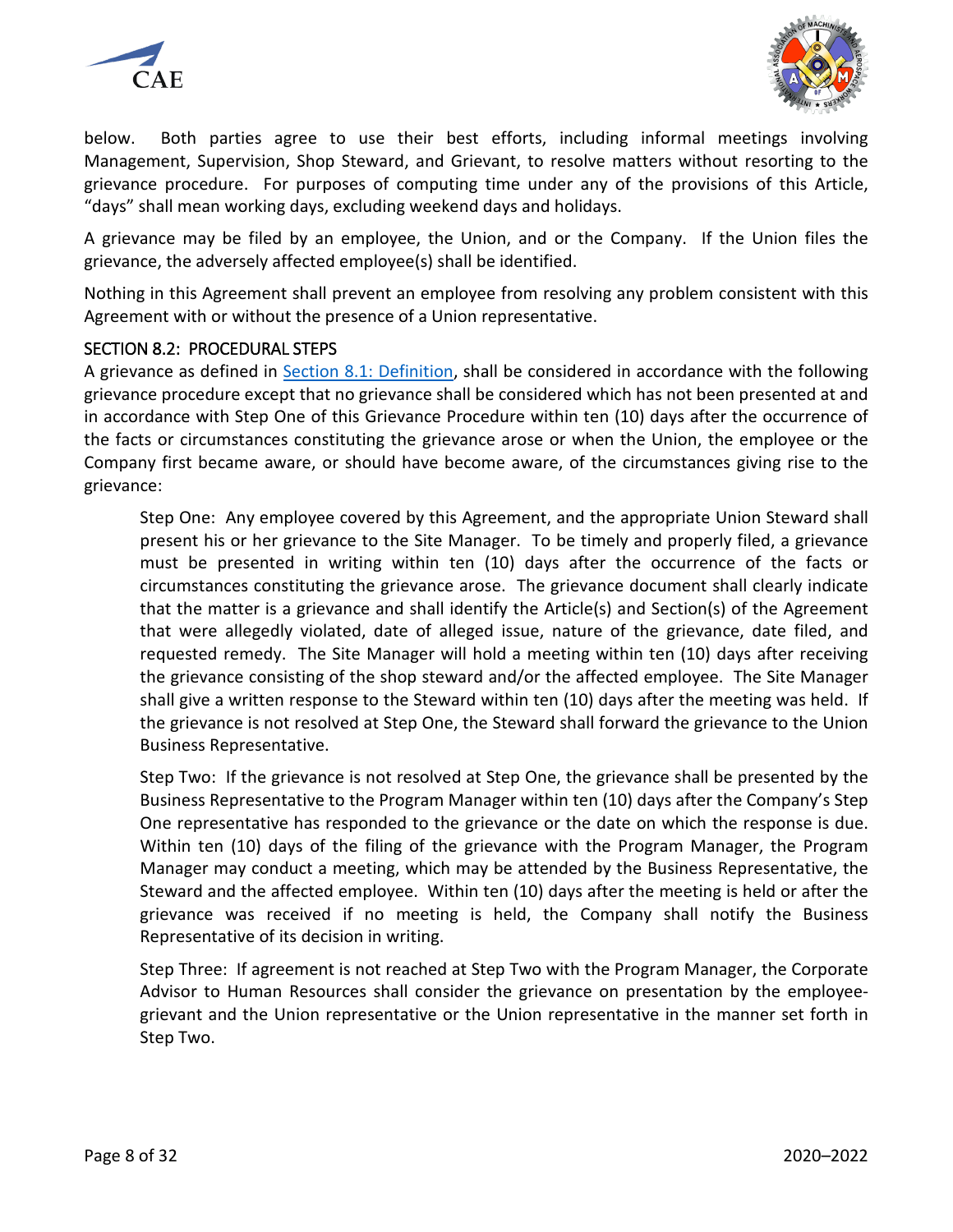



Step Four: If agreement is not reached at the Corporate Human Resources level, the Union or the Company wishing to take the grievance to arbitration shall request mediation in writing from the office of the Federal Mediation and Conciliation Service within ten (10) days of the corporate representative or designee's decision. Mediation under this section is required before arbitration. The request for mediation must be served in writing by the party requesting it simultaneously on the Federal Mediation and Conciliation Service and the other party within this time period as a condition for processing the grievance up to and including arbitration. The mediation must be scheduled at a time and location mutually agreeable to the parties. The grievant will be compensated for any lost work time by the Company for any mediation, which occurs during the grievant's scheduled working hours. Grievants working the second and third shifts will be similarly compensated by reduced or eliminated shifts, with pay. If the Shop Steward's presence is requested by the Union, such request for time off without pay to attend the mediation will not be unreasonably denied.

Step Five: If settlement is not reached at mediation, the Union or the Company shall, if at all, within ten (10) days after mediation, forward the grievance for binding arbitration with and pursuant to the rules of the Federal Mediation and Conciliation Service ("FMCS") with a copy of such demand to the other party. The jurisdiction of the arbitrator shall not exceed those subjects and remedies identified herein at Article 8 in the Step One grievance document.

#### <span id="page-8-0"></span>SECTION 8.3: ARBITRATION

If the Company raises an issue of procedural arbitrability at any time, a separate hearing shall be scheduled for the Arbitrator to consider that issue only, unless otherwise mutually agreed in writing two hearing dates will be scheduled unless otherwise mutually agreed in writing by the parties. The hearing on arbitrability shall be conducted according to the FMCS' rules on expedited arbitration. If the arbitrator determines that the grievance is not arbitrable, the grievance shall be denied and it shall not be processed any further, nor shall any cancellation fees be incurred by either party. If the Arbitrator determines that the grievance is arbitrable, a hearing shall be held for the Arbitrator to consider the merits of the grievance. If the Company raises an issue of substantive arbitrability, processing of the grievance shall be stayed unless and until a court determines that the grievance is arbitrable.

- a. The Arbitrator shall not have the power to add to, subtract from, or modify any of the terms of this Agreement. The Arbitrator shall have the authority only to decide disputes concerning the interpretation or application of the specific Section(s) and Article(s) of the Agreement listed in the Step Two grievance document to the facts of the particular grievance presented to him or her and shall be without authority to decide matters specifically excluded or not included in this Agreement. The Arbitrator shall have no power to engage in any form of interest arbitration. The Arbitrator may not issue any award, which provides any monetary remedy which includes any time before ten (10) days before the grievance was filed.
- b. Should the Union want employees to be a witness at any arbitration hearing, the Union will be responsible for any lost pay incurred by the employee. The Company may stagger the release of employees so as to not interfere with operations.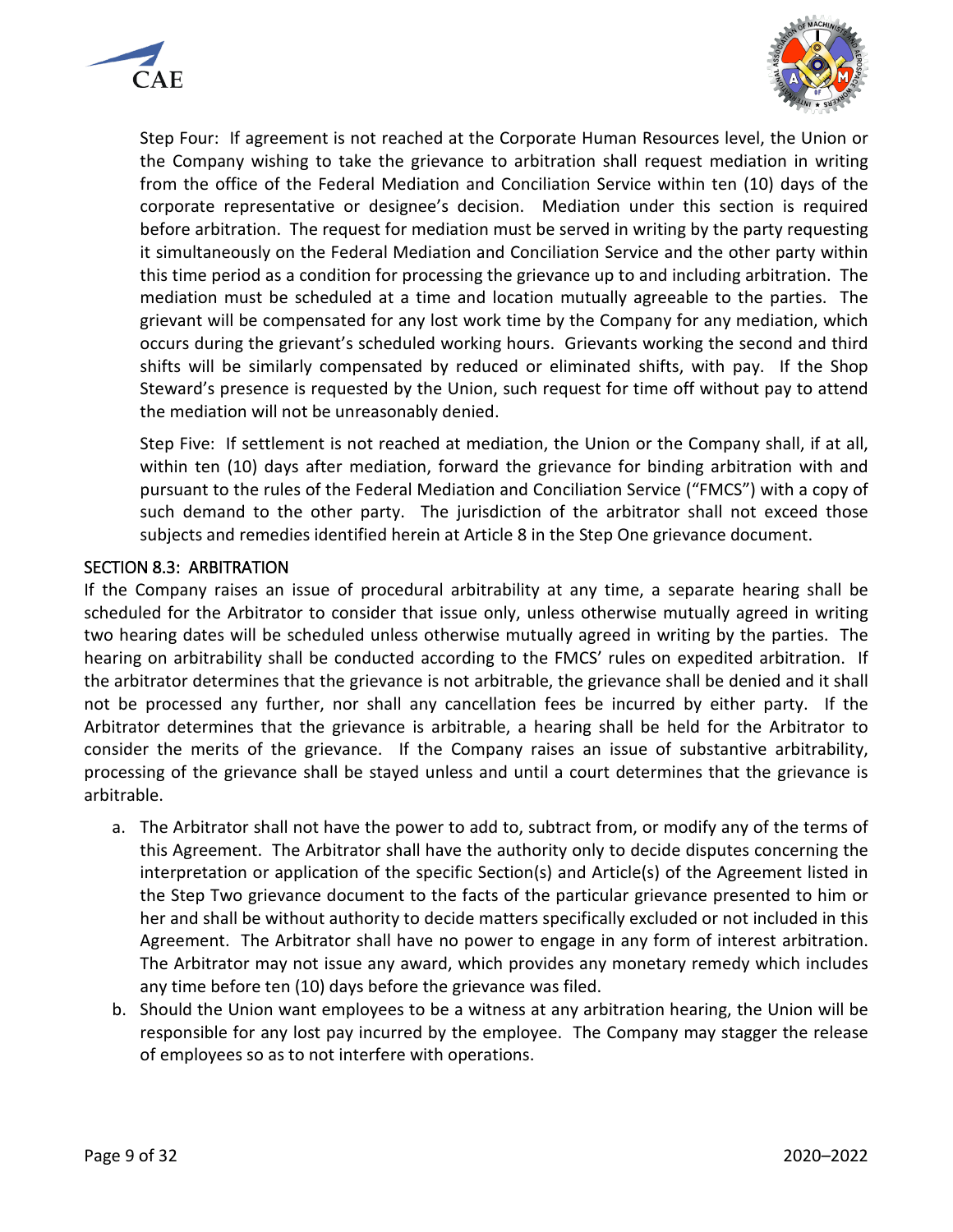



- c. No steward or grievant will be paid for time spent preparing for or attending any arbitration hearing. The Steward and employee will be granted reasonable time off without pay to attend such a hearing with as much advance notice of the meeting or hearing as is reasonably possible.
- d. The award of the Arbitrator shall be final and binding upon the parties to the extent provided by law.
- e. The Arbitrator's decision and award shall be issued to the parties within thirty (30) days of the close of the arbitration hearing.
- f. The cost of the arbitration, which shall include the fees and expenses of the Arbitrator, shall be borne equally between the Company and Union. No party shall pay any fees owed to the other party's own representatives and/or wages to the other party's witnesses for time lost.
- g. Grievances of the same nature involving multiple employees will be consolidated and considered as one grievance except for termination of employment. Conversely, in the absence of mutual consent of the parties, an Arbitrator may not be presented with or rule upon more than one grievance.
- h. It is the desire of the parties to settle grievances at the lowest possible level. Therefore, all steps shall be required before a grievance can proceed to arbitration unless the Parties agree otherwise in writing.

## <span id="page-9-0"></span>SECTION 8.4: DEADLINES, TERMINATED EMPLOYEES, ETC.

Failure of an employee or the Union to meet any deadline at any step of this grievance procedure shall constitute a waiver of the grievance and no further action may be taken on it. Time is of the essence, but any time limits in this Article can be waived by the written mutual agreement of the parties. Failure of the Company to meet any deadline at any step of this grievance procedure shall automatically move the grievance to the next step.

Terminated employees disputing the grounds of their termination will be required to file their grievances in the initial instance at Step Two.

A grievance initiated by the Company shall be discussed with the designated Business Representative and may thereafter be submitted to mediation by the Company within ten (10) days. The demand for arbitration shall be in writing and a copy sent to the Union Business Representative.

A waiver of the time limitations by either the Company or the Union in one or more instances shall not be considered by an arbitrator in determining arbitrability when raised by the Company.

For purposes of computing time under any of the provisions of this Article, "days" shall mean working days, excluding weekend days and holidays.

## <span id="page-9-1"></span>ARTICLE 9: SUBSTANCE ABUSE POLICY

The Company and the Union are committed to providing employees with a drug-free and alcohol-free workplace. It is our goal to protect the health and safety of employees and to promote a productive workplace, and to protect the reputation of the Company, Union and employees. Consistent with these goals, the Company prohibits the use, possession, distribution or sale of drugs, drug paraphernalia or alcohol on Company premises. A program of testing, if necessary, to comply with Federal or State regulations, will be instituted upon mutual consent of the Company and the Union.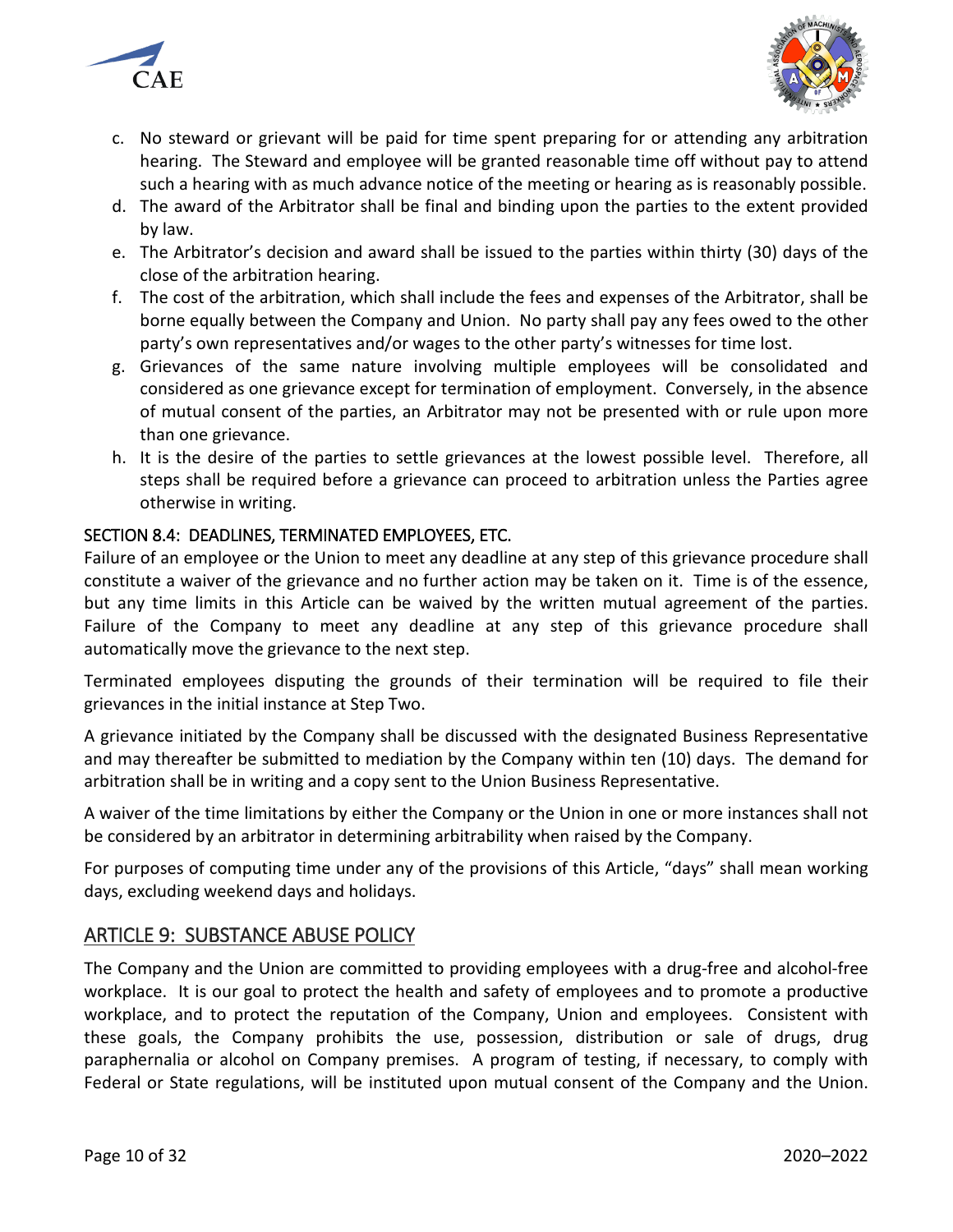



Pre-employment drug testing is a condition of employment. The Company will administer the substance abuse policy in accordance with the Company's Substance Abuse Procedure.

## <span id="page-10-0"></span>ARTICLE 10: MISCELLANEOUS PROVISIONS

### <span id="page-10-1"></span>SECTION 10.1: SAFETY

The Company and the Union shall use every effort to assure compliance with established state and federal safety and health rules. The Union will designate its steward(s) as the representative(s) to any Company sponsored safety committees or councils, at the site.

The Company will provide, where required, the OSHA approved items listed in the below table:

| <b>POSITION</b>   | <b>FLIGHT</b><br><b>GLOVES</b> | BREATHABLE COLD WX<br><b>RAIN GEAR</b> | <b>GEAR</b> | <b>BOOTS FLASHLIGHT HEADSETS</b> |  |
|-------------------|--------------------------------|----------------------------------------|-------------|----------------------------------|--|
| Instructor Pilot* |                                |                                        |             |                                  |  |
| Instructor Nav*   |                                |                                        |             |                                  |  |
| Instructor FE**   |                                |                                        |             |                                  |  |
| Instructor Load** |                                |                                        |             |                                  |  |

\* = Aircraft Orientation Instructors only

\*\* = Loadmaster and Preflight Qualification Flight Engineer only

Items will be replaced upon no longer functional, worn or torn unless a flashlight requires new batteries or a bulb. These items must be turned into the company designated purchaser.

### <span id="page-10-2"></span>SECTION 10.2: CHANGE OF ADDRESS

Employees are responsible for notifying the Company of their proper mailing address and current phone number. Laid off employees are also responsible to notify the Company of their proper mailing address and current phone number to maintain recall rights. The Company shall be entitled to rely upon its records and shall be held harmless for any action that may arise out of said reliance.

### <span id="page-10-3"></span>SECTION 10.3: AVAILABILITY

The Union recognizes that due to the vital National Defense mission of the C-130 ATS it is essential that all mission essential personnel report in emergency situations.

The Union acknowledges the responsibilities of the Company's operation as they are related to the support of the United States Air Force objectives. The parties realize the United States Air Force may, from time to time, make unusual and immediate demands in conjunction with support requirements. Consequently, all personnel may be called upon to perform whatever duties are required for adequate performance of support requirements for the mission and operational capabilities for C-130 ATS.

### <span id="page-10-4"></span>SECTION 10.4: RESIGNATION

Employees are requested to give at least ten (10) working days' notice of intent to resign.

## <span id="page-10-5"></span>SECTION 10.5: SHORT-TERM (ECP/CCP) EMPLOYEES

Any employee hired for ECP/CCP work at Little Rock will be hired for the hours and length of service as specified at the time of their employment offer. This will be utilized as long as there are no employees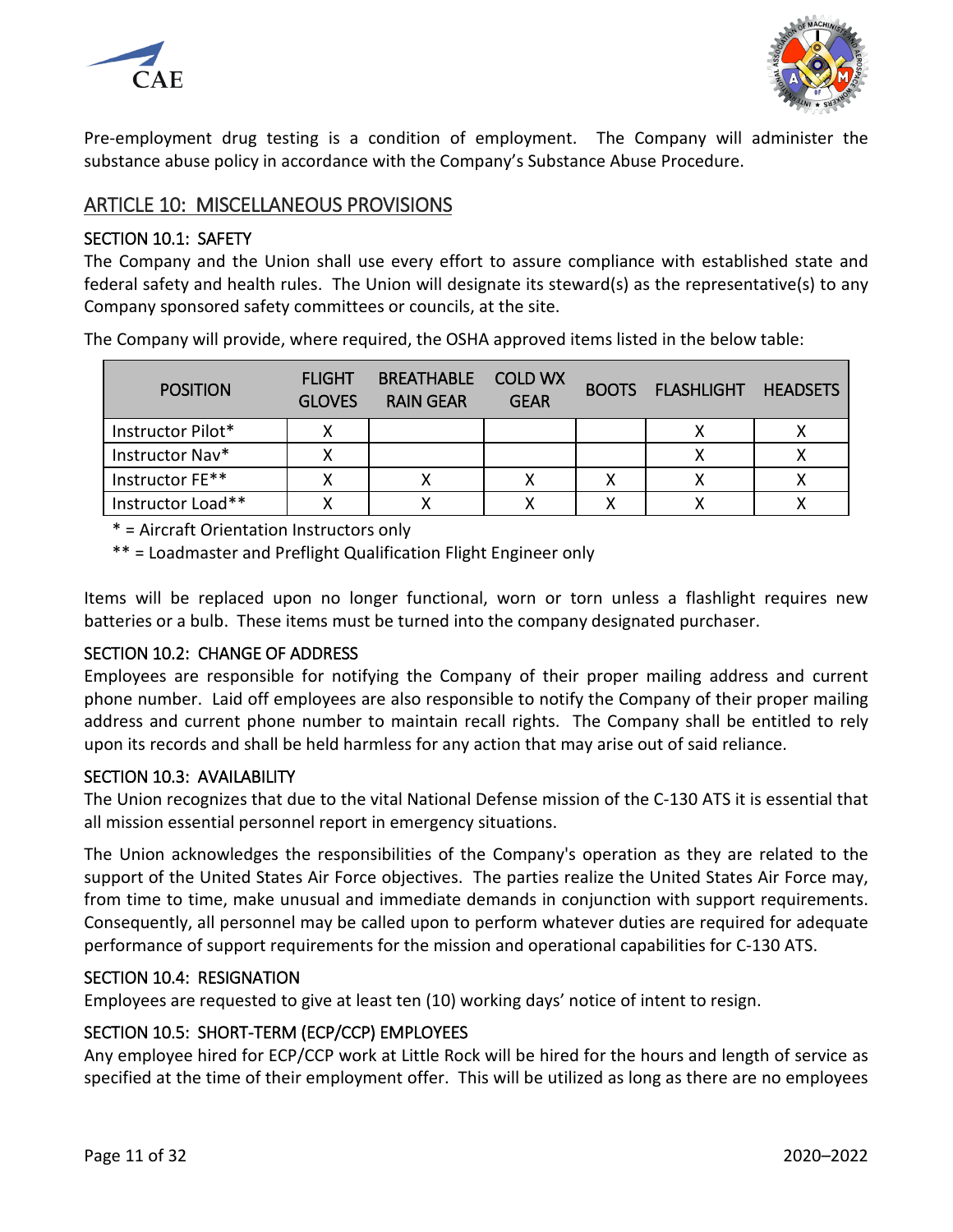



on layoff status capable of performing the work and the Union will be notified in advance of the number of employees hired, classifications involved, and the duration of employment for each ECP/CCP employee.

### <span id="page-11-0"></span>SECTION 10.6: BULLETIN BOARDS

The Company will provide four (4) Bulletin Boards for the posting of Union notices in buildings 253, 624, 1228, and 1230A.

Only notices pertinent to the Union at the respective facility (notices concerning Union meetings, Union elections, results of Union elections, etc.), which have been authorized by a designated Union official, will be posted. Notices must be given to and approved by the Company's Site Manager or their designee prior to posting. Union notices will not be unreasonably denied.

### <span id="page-11-1"></span>SECTION 10.7: EMPLOYEE ASSISTANCE PLAN (EAP)

The Company will continue to provide an Employee Assistance Plan. Contact information will be provided for posting on the bulletin boards.

### <span id="page-11-2"></span>SECTION 10.8: PERFORMANCE OF WORK

Supervisors and other non-bargaining unit employees will not normally perform the duties of employees in the bargaining unit, except in emergency situations, for currency, or for the purpose of instructing employees. Supervisors or other non-represented employees are not to perform any bargaining unit work solely to prevent a bargaining unit employee from earning overtime.

Bargaining unit employees may be utilized on a temporary basis to perform similar work at other locations in accordance with Standard Company policy and practices which may be modified as needed. Instructors from other ATS locations may be utilized to perform bargaining unit work or instruction of bargaining unit employees on a temporary basis upon mutual agreement should the Company provide a legitimate business need. In situations where the Company receives less than two (2) weeks' notice for the need to utilize Instructors from other locations, and the parties are unable to reach agreement before the need date, the Company may proceed to utilize those Instructors for no more than two (2) weeks unless the Union agrees otherwise. At no time will the utilization of off-site employees prevent the current full-time employee from receiving forty (40) hours of work, nor, by classification will the use of outside employees occur while employees are on layoff status.

It is understood that when the Customer exercises its right to supplement Instructor work and/or otherwise utilize any equipment owned by the Customer which is also utilized by bargaining unit members in the performance of bargaining unit work, the Company shall notify the Union if and when it is notified by the Customer of any intention to exercise its rights.

Due to the critical nature of the C-130 ATS mission it is understood and agreed that U.S. Air Force personnel and Company engineering and supervisory personnel will be required to provide operational support in wage rate classification listed in [ARTICLE 26: WAGE RATE SCHEDULE,](#page-25-3) as deemed necessary by the Company, in support of the C-130 ATS national defense mission. The Company recognizes its obligation not to abuse the normal assignment of regularly scheduled work to the appropriate classifications.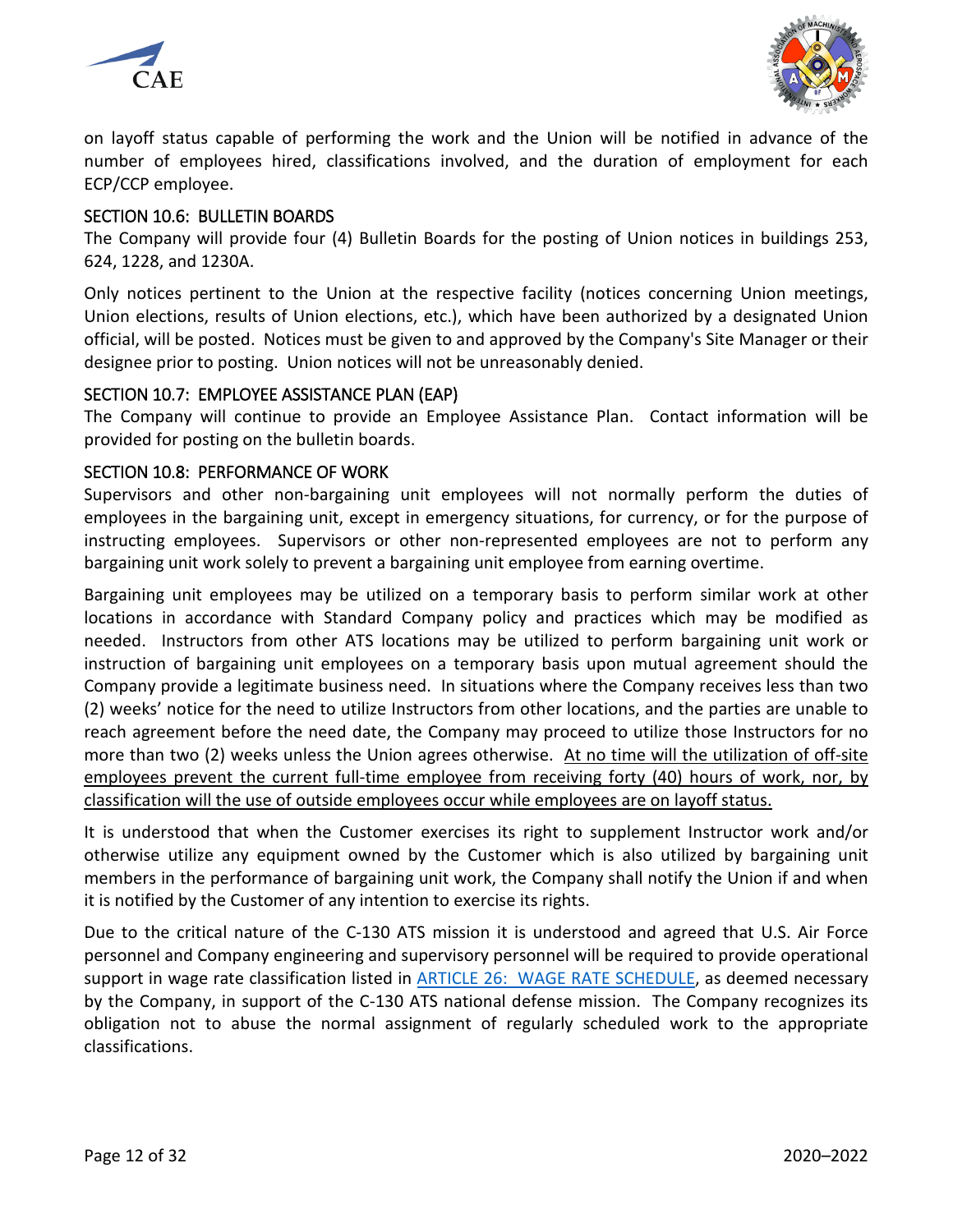



### <span id="page-12-0"></span>SECTION 10.9: DRESS CODE

Employees are expected to present a neat and professional appearance at all times. A mustache/beard is permitted as long as it is neatly trimmed and well groomed.

### <span id="page-12-1"></span>SECTION 10.10: ABNORMAL PLANT SHUTDOWNS

The Company will compensate full-time employees, who are sent home, as directed by the Company and approved by the Contracting Officer, for those periods of time when safety stand-downs, government/customer shutdowns, government mandated holidays, periods of national mourning, inoperable training devices, or other Acts of God necessitate a partial workday(s) or temporary closing of facilities. Part-time employees will be compensated for time and days when they were scheduled previously to work.

## <span id="page-12-2"></span>SECTION 10.11: ELIGIBILITY TO PARTICIPATE IN COMPANY AWARDS PROGRAM

Represented employees may receive awards under the Company's Awards Program. The design and administration of the program as well as the amount and frequency of awards are solely at the discretion of the Company and are not subject to the bargaining process or the grievance procedure. The Company may terminate the "Awards Program" at any time.

### <span id="page-12-3"></span>SECTION 10.12: TRAVEL

Employees will be reimbursed for lodging, mileage, and meals according to the Company travel policy. The Company policy provides travel/accident insurance.

### <span id="page-12-4"></span>SECTION 10.13: LEAD

The term "Lead" does not designate a job classification but identifies an employee whose assigned duties are to assist the supervisor in select program/project work and is responsible for instructing and aiding a group of employees. The "Lead" may be required to perform technical evaluations, advise the supervisor in maintaining a smooth flow of work, maintain records, formulate training plans, and implement new training philosophy. The "Lead" may be required to report to the supervisor the reason for failure to maintain the flow of work.

The "Lead" will be appointed by the Company in its discretion.

Lead**s** will receive Lead Premium pay above their regular hourly base rate of three dollars and fifty cents (\$3.50) per hour.

### <span id="page-12-5"></span>SECTION 10.14: LABOR & MANAGEMENT MEETING

The Parties to the specific, local agreement are CAE USA Inc., hereinafter referred to as "the Company", and IAM Local Lodge 463 hereinafter referred to as "the Union." These discussions included such elements as to improving communications, discussing local and corporate business trends and other state of the business information that pertains to the Union, the Company, and their customers.

The parties agree on a mutually interested, non-precedent basis, to schedule these discussions as needed but no more than two (2) annually to further the competitive nature of the business and improve the collaboration between both parties. Where no agenda items are submitted within two (2) weeks of scheduled meeting, the meeting may be postponed by either party on a unilateral basis.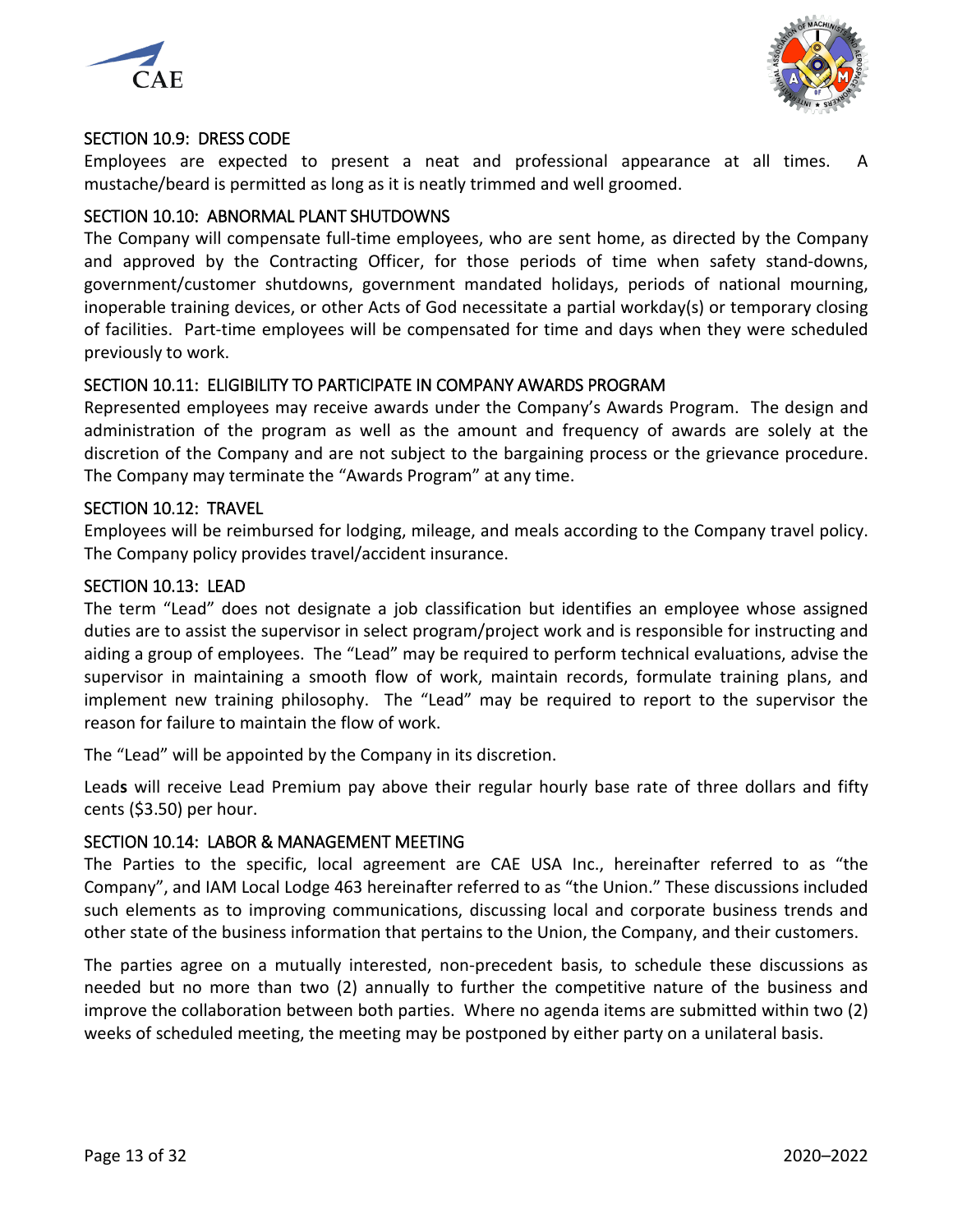



It is recognized by the parties that the development and implementation of these meetings requires leadership support from both the Company and the Union. Each side shall be limited to up to six (6) participants, each side will present a draft agenda of topics to be discussed one (1) week in advance of the meeting. It is also recognized that successful collaboration may require information sharing and modification in workforce expectations and behaviors.

It is agreed to by the parties that participation in these collaboration meetings will continue so long as both parties deem them to be constructive; however will not be construed as a means to amend, modify, change or re-open the agreed upon Collective Bargaining Agreement.

## <span id="page-13-0"></span>ARTICLE 11: SENIORITY

### <span id="page-13-1"></span>SECTION 11.1: PROBATIONARY PERIOD

Any employee who has been in the employment of the Company for one hundred and eighty (180) consecutive calendar days shall be considered a Seniority Employee of the Company.

During the probationary period the employee shall be subject to layoff, discipline, or discharge at the sole discretion of the Company, and such action shall not be subject to the grievance procedure. The probationary period may be extended by mutual agreement between the Company and the Union.

### <span id="page-13-2"></span>SECTION 11.2: DEFINITIONS

- a. Seniority is defined as including the whole span of continuous service with the present contractor, or successor, and with predecessor contractors, in the performance of similar work at the same Federal facility.
- b. Using the last four (4) digits of the employee's SSN will break ties when seniority dates are the same: Larger SSN number is more senior on the list.
- c. Seniority will not be broken for: (1) periods of approved absence with leave, (2) periods of layoff due to lack of work, (3) periods of approved leave due to injury or illness. Periods of absence set forth in (2) and (3) shall not exceed twenty-four (24) months. In the case of occupational injuries, continuous employment will be for the length of the disability.
- d. It is recognized that Instructors are/were hired/trained based on customer pre-requisite qualifications specific to airframe and crew position expertise. Accordingly, Instructor seniority based upon seniority date and organized by airframe and crew position would be used for layoff/recalls.
- e. New positions or assignments will be offered to the most senior employee for that position or assignment as outlined in **ARTICLE 15: NEW JOBS.**
- f. Additional Qualifications will not be the cause of displacement of other bargaining unit members from their regularly assigned work nor will it be the cause for a reduction in force.
- g. The following vacant positions or assignments will be offered to the most senior qualified employee who is available: Instructor Evaluators, Refresher Training Instructors, Instructor School Instructors, Academic Platform Instructors, Senior Officer Instructors, Mobility electronic combat Officer Course (MECOC) Instructors and ISD SMEs. The Company in its sole discretion shall determine the qualifications for each position and which individuals are qualified.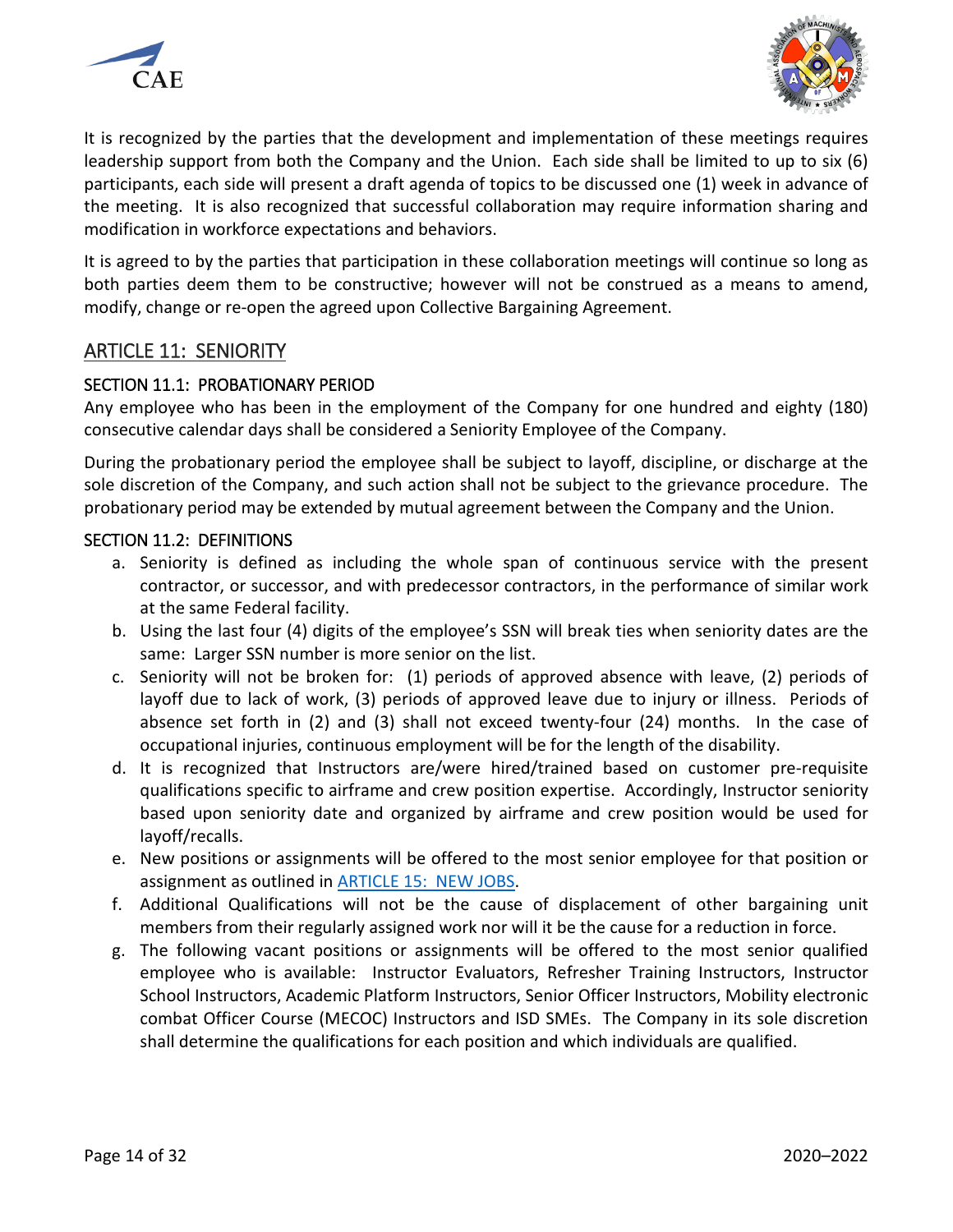



## <span id="page-14-0"></span>SECTION 11.3: LOSS OF SENIORITY

All seniority of any employee shall terminate if the employee:

- a. Resigns.
- b. Is discharged for violation of Company Rules.
- c. Is on layoff status in excess of twenty-four (24) months.
- d. Is barred by the customer's written order or whose security clearance has been revoked and is not legally reinstated. This paragraph is subject to the conditions noted in [ARTICLE 28:](#page-26-2)  [SECURITY.](#page-26-2)
- e. Refuses recall within their classification.

## <span id="page-14-1"></span>SECTION 11.4: SENIORITY LIST

A seniority list will be maintained by the Union's Local Lodge Recording Secretary and will be made available to the Company upon request. The Company will furnish a list to the Union's Local Lodge Recording Secretary reflecting new hires or rehires, their classification, their date of hire, and termination or layoff dates, upon change.

## <span id="page-14-2"></span>ARTICLE 12: PROMOTIONS

The Company will endeavor to transfer employees to higher paid positions from within the bargaining unit, if available employees have the skill and ability necessary to do the work. If two (2) or more employees are eligible and express an interest, selection will be made on the basis of seniority and qualifications. If two (2) employees are qualified, seniority must be the prime selection factor.

The Company will notify the Union of any openings to be filled within the Bargaining Unit prior to filling the position. Open positions will be posted on the Company's Human Resource Information System (HRIS), Workday.

Promoted employees will be considered on probation in the new position for ninety (90) calendar days after upgrading. During this period, the Company may, at its discretion, reclassify the employees to their former occupations if it is determined by the Program Manager or his designee that the employee is not meeting the qualification for that job classification. Likewise, within ninety (90) calendar days of being assigned to the new job classification, an employee may choose to return to his former job classification without prejudice.

The Company may temporarily promote an employee to perform in a higher paid classification. The employee shall receive the rate of the higher occupation. Temporary promotion will be selected on the basis of qualifications as determined by the Company, by seniority.

Temporary Upgrade: The Company may require employee(s) to perform work of a higher classification (when qualified). Employee(s) performing such work for a minimum of two (2) hours shall receive the rate of pay for that classification.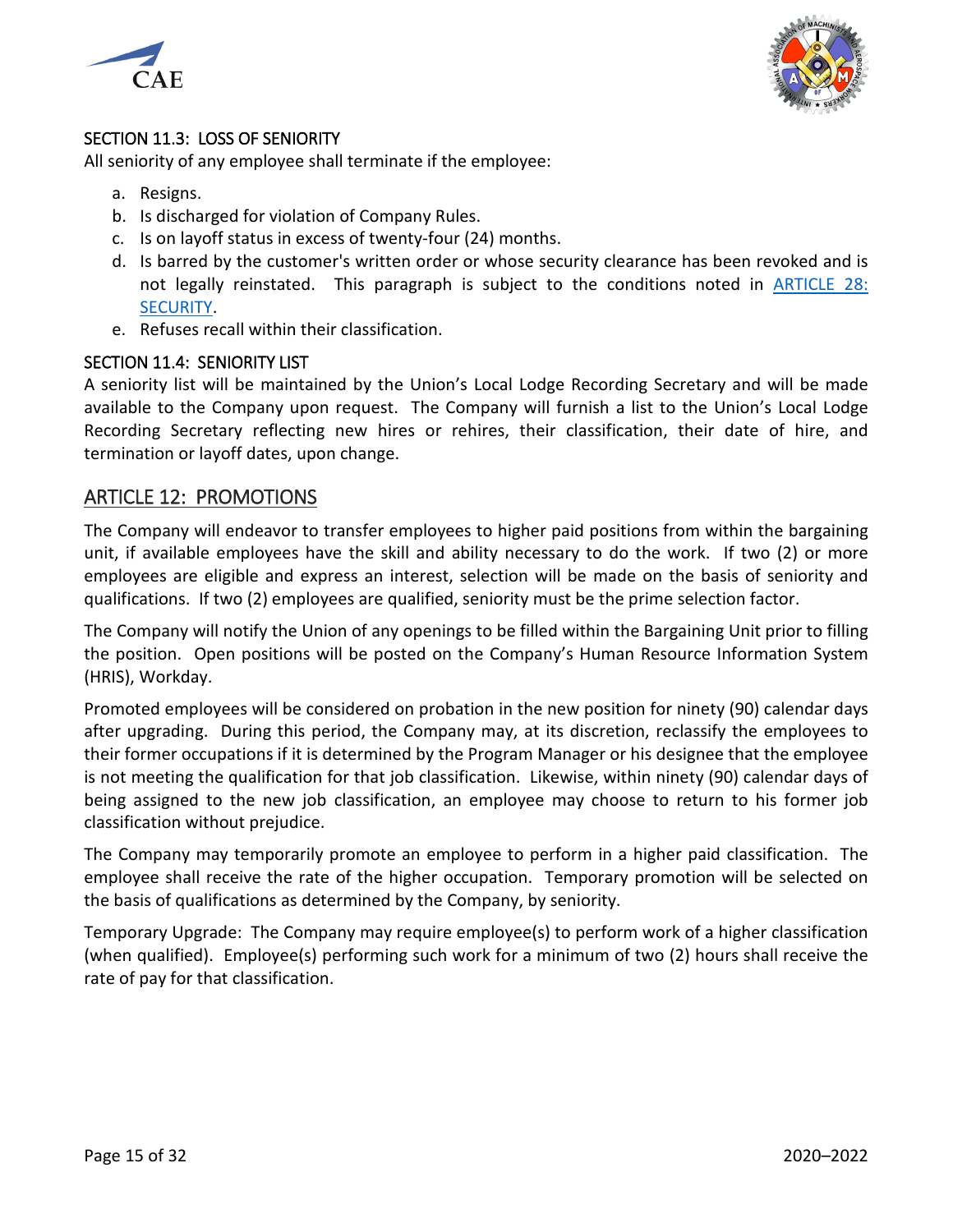



## <span id="page-15-0"></span>ARTICLE 13: EMPLOYEES TRANSFERRED OUT OF THE BARGAINING UNIT

An employee who has established seniority rights within their respective bargaining unit and who is transferred to a position outside of their respective bargaining unit not covered by this Agreement shall retain seniority rights for period of ninety (90) calendar days.

An employee who is permanently transferred to a Company facility other than their respective site, will lose bargaining unit seniority rights. However, the employee transferring into a bargaining unit shall maintain their years of service with the Company/Contract for purposes of benefits based on years of service only.

## <span id="page-15-1"></span>ARTICLE 14: LAYOFFS / RECALLS

### <span id="page-15-2"></span>SECTION 14.1: LAYOFFS

When it becomes necessary to reduce the number of employees in a classification, senior employees may be offered the opportunity to accept a layoff status before the employees in the classification shall be laid off in accordance with their seniority. Senior employees will be provided bump rights to equal or lower classifications, within their group, if they meet all of the requirements of the position and are able to demonstrate within ten (10) workdays the skills required to perform the job. With mutual agreement the timeframe can be extended an additional ten (10) workdays. Employees exercising bump rights must notify the Company in writing within seventy-two (72) hours of the layoff notification. Bumped employees must notify the Company in writing within seventy-two (72) hours of their layoff notification. Employees, who fail to demonstrate the skills necessary to perform in that job classification, will be returned to layoff status.

| Group I                         | Group II                            |  |
|---------------------------------|-------------------------------------|--|
| Pilot/Flight Engineer/Navigator | <b>CAD Technician</b>               |  |
| Loadmaster                      | <b>CBT Specialist</b>               |  |
| <b>Primary Crew Members</b>     | Computer Systems Analyst I, II, III |  |
| <b>Subject Matter Expert</b>    | <b>NVG Technician</b>               |  |
| <b>Training Analyst</b>         | Librarian                           |  |

The Company agrees to give four (4) weeks' notice (when possible) to both the Union and employees affected.

### <span id="page-15-3"></span>SECTION 14.2: RECALL

Employees laid off will be recalled as follows:

- 1. Laid off employees will be recalled, by classification in the inverse order of their layoff. The most senior, by classification, may elect to exercise the right of first refusal for recall to remain in a laid off status until they are the last remaining employee in their classification.
- 2. The Company will send recall notices by certified mail to employee's last official address. The employee has five (5) working days after receipt of the notice to accept reemployment.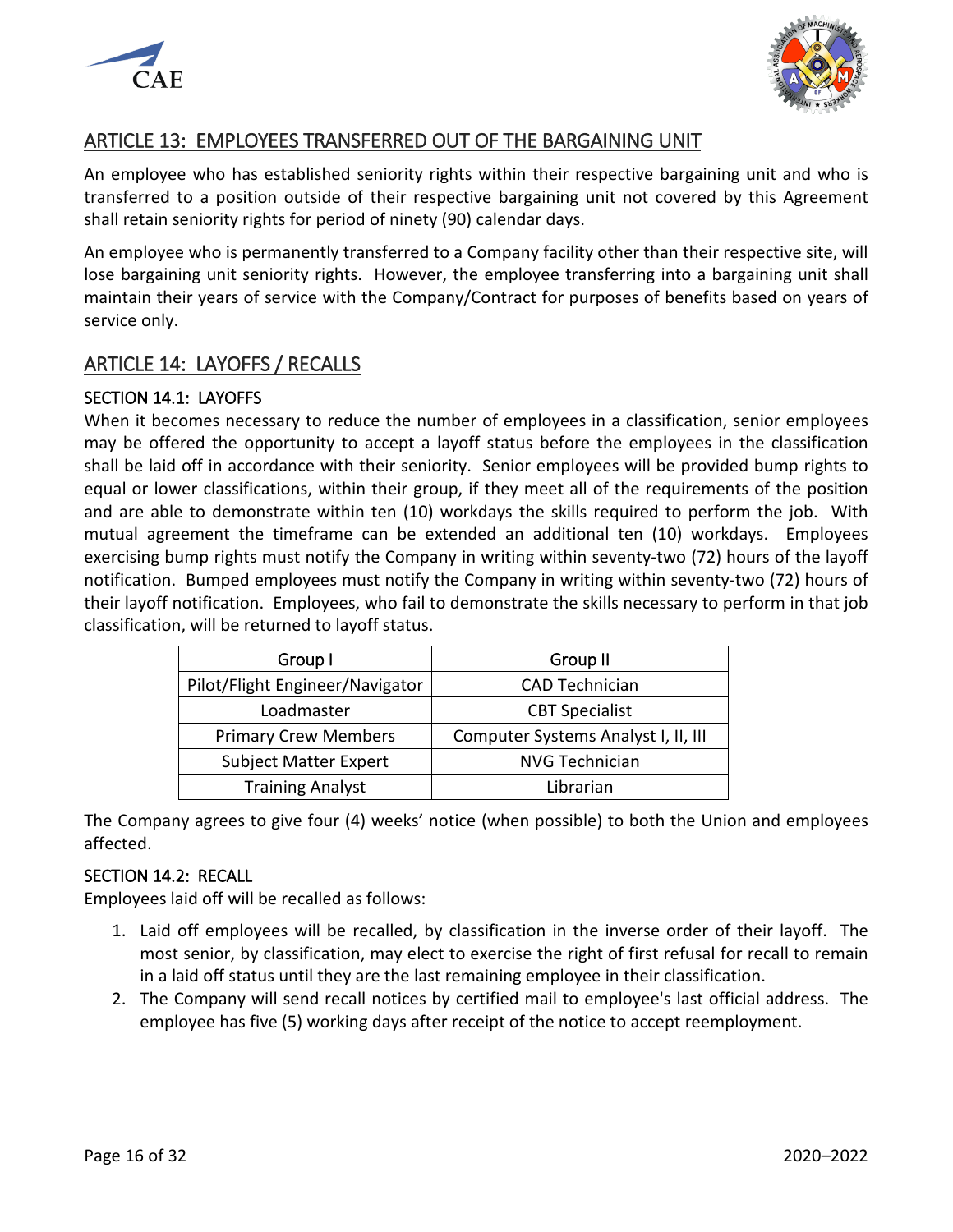



- 3. If no laid off employees in the classification, who are recalled, accept re-employment, then laid off employees outside the classification, but within the group, who are qualified in the classification, will be recalled as in (1) above.
- 4. New employees will be hired if no laid off employees in the affected classification, within the group, accept reemployment as outlined in this Article.

## <span id="page-16-0"></span>ARTICLE 15: NEW JOBS

When new bargaining unit jobs are required that cannot be properly encompassed within an existing job specialty, the Company will notify the Union of the requirements and will endeavor to discuss with the Union the rate of pay prior to the Company establishing the new classification and rate of pay. The Union shall have thirty (30) days from the date of establishment in which to challenge the rate of pay. If necessary, this matter is subject to the grievance procedure up to and including arbitration.

The Company has the right to determine the job qualifications. Copies of job descriptions and required qualifications shall be made available to employees upon request. The Union shall be advised, in writing, of any revisions or modifications of job descriptions or qualifications.

## <span id="page-16-1"></span>ARTICLE 16: TECHNOLOGICAL CHANGE

The Company and the Union agree that it is to their mutual benefit and sound economic and social goals to utilize the most efficient machines, processes, systems, methods and/or materials. In this way, the Company will be able to compete effectively in the marketplace, and, thereby, provide economically secure jobs for its employees. It is the Company's policy when possible to assure that training is available for its employees so they may have the opportunity to acquire the knowledge and skills required by new technology.

In order that employees can better prepare themselves for the skill requirements of the future and in its fulfillment of its obligation to provide information to the Union, the Company will provide notification to the Union of the Company's plans for the introduction of new technology within thirty (30) days, which may affect the employees. This notification will inform the Union of anticipated schedules of introduction of new technology and will identify areas of skill impacts and any training programs associated with those impacts. The Company will provide training plans and time to train and practice in simulators, training devices, computer equipment/software and other work areas as appropriate. The Company or designee will provide training as soon as practical.

The Union, and its representatives, will protect the confidentiality of Company sensitive and proprietary information disclosed in the notification.

## <span id="page-16-2"></span>ARTICLE 17: HOURS OF WORK

## <span id="page-16-3"></span>SECTION 17.1: HOURS OF WORK

The normal payroll week is the period from Saturday at 0001 hours through the following Friday at 2400 hours. The normal workweek is designated as starting on Monday and terminating on Friday. The bi-weekly payroll period is a fourteen-day period commencing on Saturday at 0001 hours running through the second Friday at 2400 hours.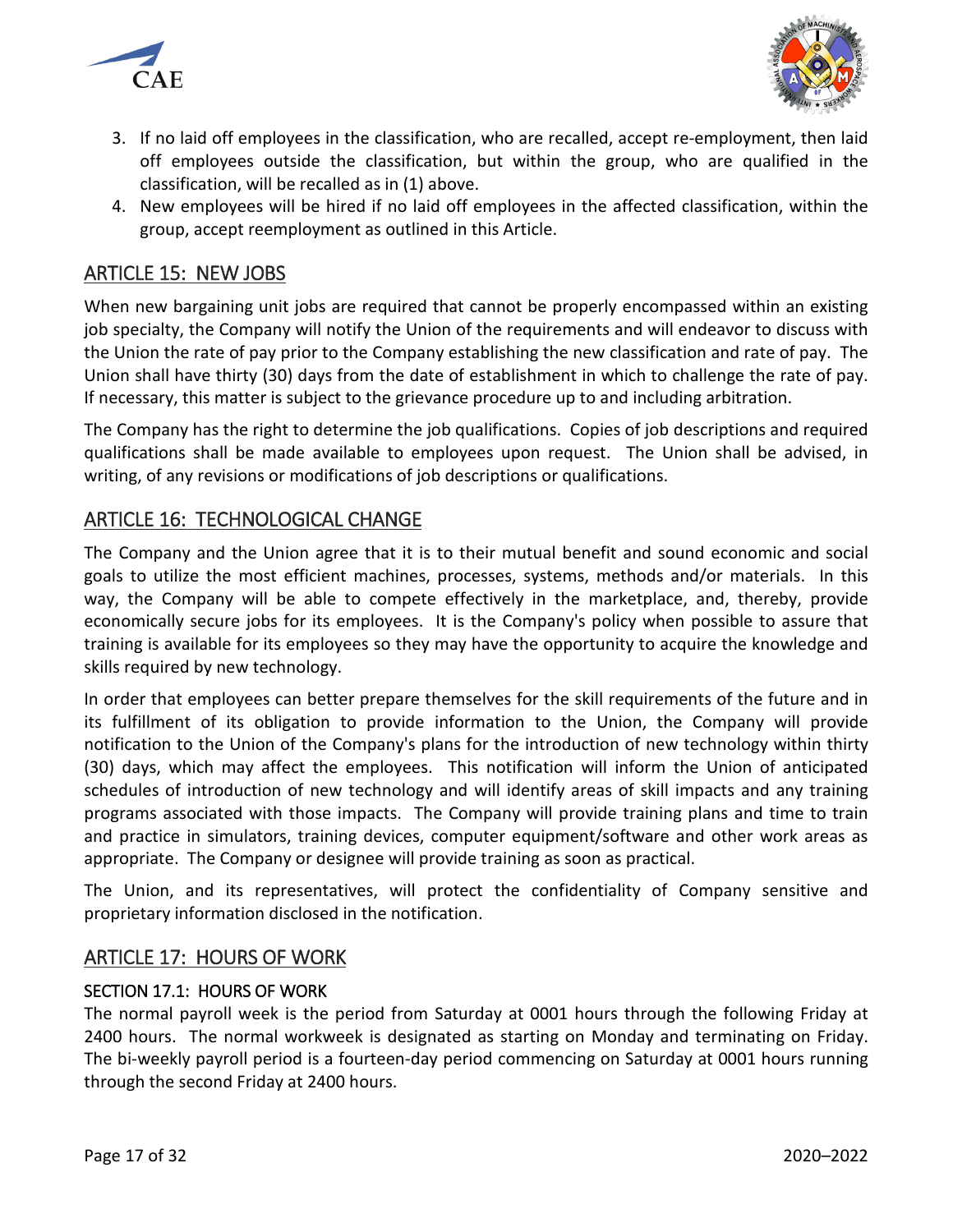



Normally, the instructor schedule will be a continuous shift with an unpaid meal period. In normal situations, employees will not be scheduled to work more than ten (10) consecutive hours in a workday without their concurrence. A daily work schedule may begin on one (1) calendar day and end on another.

### <span id="page-17-0"></span>SECTION 17.2: TEMPORARY ALTERNATIVE WORKWEEK

The normal workweek may be temporarily changed for thirty-five (35) days or less to meet operational needs. The Company will inform and discuss with the Union any temporary changes to the normal workweek prior to implementation. If the Company is required to temporarily change the normal workweek for any employees, employees assigned to such work on Saturday or Sunday will receive three dollars (\$3.00) per hour above the employee's regular straight time hourly rate for hours worked on Saturday or Sunday. Operational requirements permitting, employees will have the option of two (2) consecutive days off when returning to a normal workweek schedule. Assignment to a workweek other than normal will be no less than fourteen (14) days and up to thirty-five (35) days except when covering employee absences. The most senior qualified employees will be given first opportunity to accept or refuse any assignment other than a normal work week. If no qualified employee(s) accept, the Company may assign qualified employee(s) to a workweek other than a Monday through Friday.

### <span id="page-17-1"></span>SECTION 17.3: B/C SCHEDULE

For a workweek assignment that would include either a Saturday or Sunday anticipated to last more than thirty-five (35) days, the Company may assign employee(s) to a Tuesday-Saturday workweek ("B" Schedule) or a Sunday-Thursday workweek ("C" Schedule). The Company will inform and discuss with Union any issues related to the implementation of the "B" and/or "C" schedule including the number of employees to be assigned, the process of rotation (if applicable) and the anticipated duration if not indefinite.

Once established, the "B" and/or "C" schedule would become the employee's normal work week. If the Company is required to temporarily change the normal workweek for any employees, employees assigned to such work on Saturday or Sunday will receive three dollars (\$3.00) per hour above the employee's regular straight time hourly rate for hours worked on Saturday or Sunday. The most senior qualified employee(s) will be given first opportunity to accept or refuse any assignment to the "B" or "C" schedule, if implemented. If no qualified employee(s) accept, the Company may assign the least senior qualified employee(s) to the "B" and/or "C" shift. If the "B" and/or "C" shift lasts more than three (3) months, the Company shall rotate the employees assigned to the shifts then existing on a qualified, seniority basis.

Work schedules other than those outlined above may be arranged by mutual agreement by all parties.

Except for weather calamity or device malfunction, seventy-two (72) hours' notice will normally be given for schedule posting and changes. Additionally, the Company shall provide the Union and the employees with a twenty-one (21) day tentative "look ahead" schedule based on then known workloads. It is understood by the parties that the tentative schedule may change before the formal schedule is posted for each week. Changes to the posted work schedules may be made by mutual agreement of all parties. Employees will not be scheduled to work within twelve (12) hours of their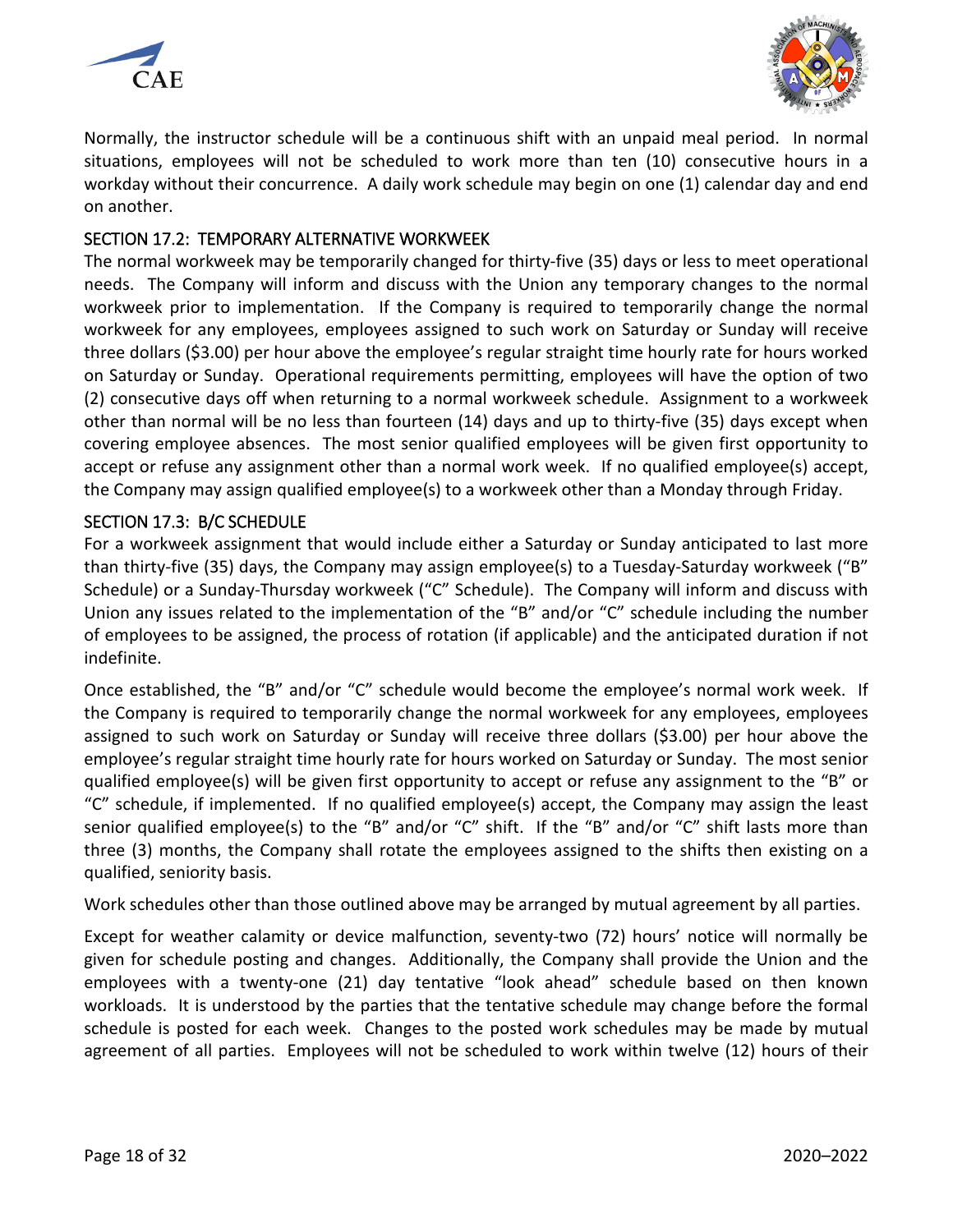



previous day ending time without their concurrence. The parties agree to meet every three (3) months to review any scheduling issues and/or concerns.

Employees will be permitted, with manager's permission, to flex their normal scheduled hours.

## <span id="page-18-0"></span>ARTICLE 18: SHIFT PREMIUM

An employee who works any hours between 6:00pm and 6:00am will receive a shift premium of four dollars and fifty cents (\$4.50) per hour above the employee's regular straight time rate for all hours worked during this time period.

## <span id="page-18-1"></span>ARTICLE 19: OVERTIME

Overtime, at one and one-half (1 1/2) times the regular straight time rate, will be paid for time in excess of forty (40) paid hours in a work week. When overtime is needed, the Company will ask qualified employees in the job classification(s) beginning with the most senior employee if they would like to work the overtime. If not enough qualified employees accept the overtime, the qualified employee with the least amount of seniority will be required to work the overtime.

With the concurrence of the supervisor (or his designee), employees on a regular schedule may alter their daily work schedule to complete forty (40) hours in less than five (5) days.

An employee who is called back by the Company to perform work after the end of his shift shall be paid at the straight time rate for the hours actually worked or shall be paid a minimum of four (4) hours pay, whichever is greater. Employees who perform work remotely on regularly scheduled time off are to charge time for work performed.

If an employee reports for work in accordance with his assigned shift or other instructions, they shall receive a minimum of four (4) hours pay at his regular rate of pay.

Double-time shall be paid for all work performed on the seventh  $(7<sup>th</sup>)$  consecutive day of work. There shall be no duplication or pyramiding of overtime payments.

## <span id="page-18-2"></span>ARTICLE 20: PART-TIME EMPLOYEES

A part-time employee is defined as an employee who averages less than thirty (30) hours per workweek. Part-time employees must take an active role in making themselves available for work. If a part-time employee does not work a minimum of one shift within a one hundred and twenty (120) day period, management may consider releasing them from employment. Extenuating circumstances such as illness or military duty will be taken into consideration. Part-time employees will be scheduled for a minimum of sixteen (16) hours per week when they provide their supervisor a minimum of three (3) days of availability, Monday through Friday, in which one (1) day must be a Monday or Friday of that week. Should they decline to accept hours that are offered, they will not receive pay. However, should the Company fail to offer PT employee(s) a minimum of sixteen (16) scheduled hours, those employee(s) will receive sixteen (16) hours of compensation.

Part-time employees may be utilized at the discretion of the Company.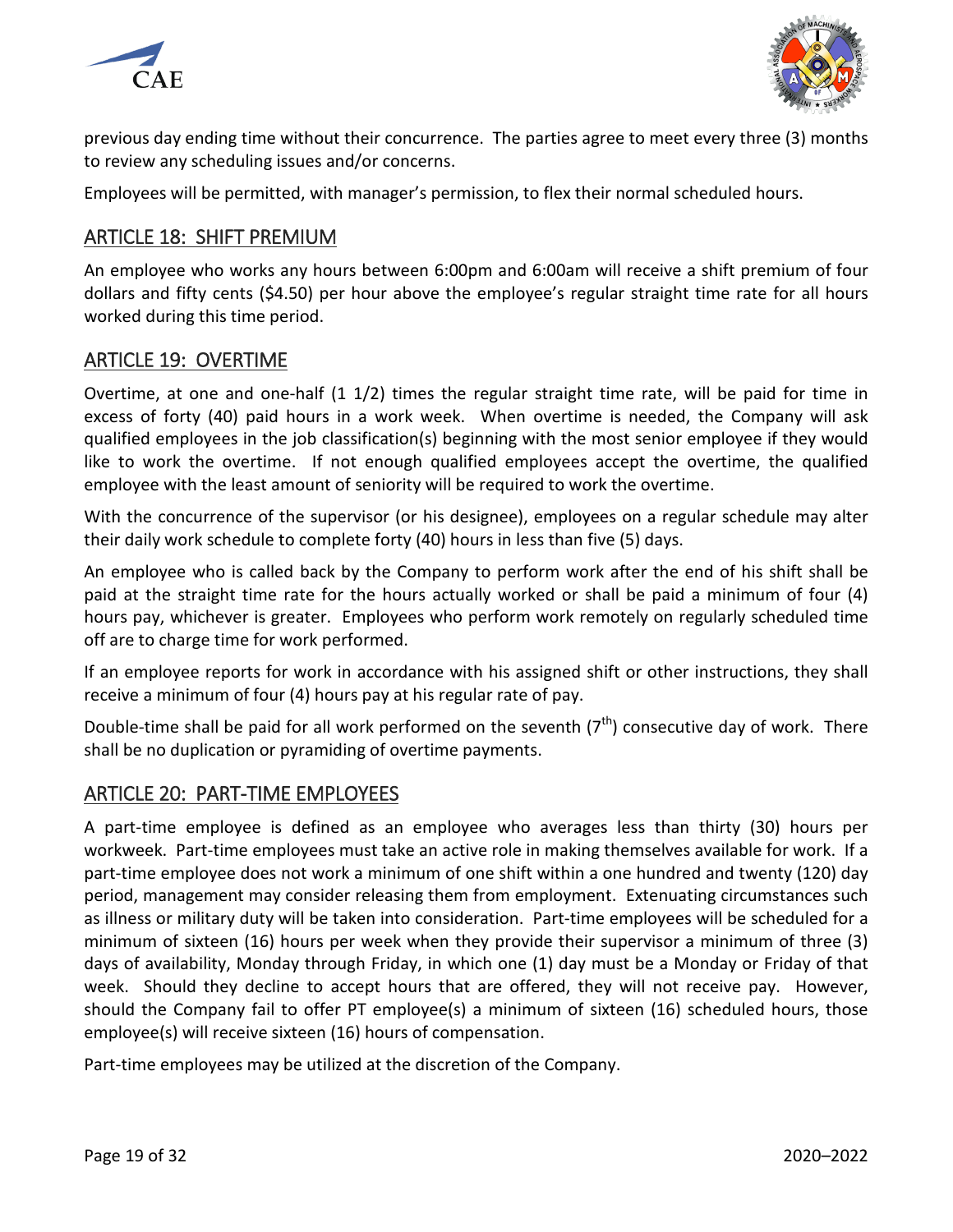



Part-time employees will be scheduled in advance of working. All overtime will be offered to full-time employees before any part-time employees are eligible to work overtime. Part-time employees will be scheduled for work utilizing current scheduling processes and procedures in place associated with the scheduling of those positions.

The total of part-time employees will not exceed ten percent (10%) of the current instructor in a crew position or CBT specialist workforce. This may be exceeded at any time by mutual agreement should the Company provide a legitimate business need. Should any position have less than ten (10) employees, one (1) employee may be part-time. If there are ten (10) or more employees, normal rounding rules shall apply as to the number of part-time employees.

The Primary Crew Member (PCM) classifications are not restricted by the ten percent (10%) part-time requirement. PCM positions can all be part-time.

Part-time employees may be offered the option to convert to a full-time position but only in the order of seniority and only in the event of a full-time job opening in their classification. Full-time employees will be given first opportunity, in accordance with seniority, for any available part-time positions. Also, subject to the mutual agreement of all parties, a full-time employee may elect to transfer to a parttime position if a current part-time employee (based on seniority) agrees to transfer to the available full-time position.

- Part-time employees will accrue one (1) hour of sick time for every thirty (30) hours worked. Employees may only use PTO/Sick Leave if the day of absence is on their regularly scheduled workday. At the end of the calendar year, employees will be allowed to carry over a maximum of fifty-six (56) hours. In total, PTO/Sick Leave banks may not exceed one hundred and twelve (112) hours between current year and carry over bank. PTO/Sick Leave is not eligible for compensation upon termination of an employee for any reason. In the event the employee is rehired within twelve (12) months of termination, the employee's PTO/Sick Leave bank will be reinstated.
- Part-time employees will receive payment for holidays and vacation on a pro rata basis based on actual hours worked. Holiday and vacation pay calculations for part-time employees will be based on the formula specified below:

0 – 12 months continuous employment = Hourly Base Rate of Pay x (120/2080) 13 – 48 months continuous employment = Hourly Base Rate of Pay x (160/2080) 49 – 132 months continuous employment = Hourly Base Rate of Pay x (200/2080) 133 - 156 months continuous employment = Hourly Base Rate of Pay x (208/2080) 157 - 168 months continuous employment = Hourly Base Rate of Pay x (216/2080) 169 and over continuous employment = Hourly Base Rate of Pay x (240/2080)

Example:

Part-Time Pilot Instructor with 84 months continuous employment Pay Rate: \$68.00 x (200/2080) Part-Time Holiday/Vacation: \$6.54/hr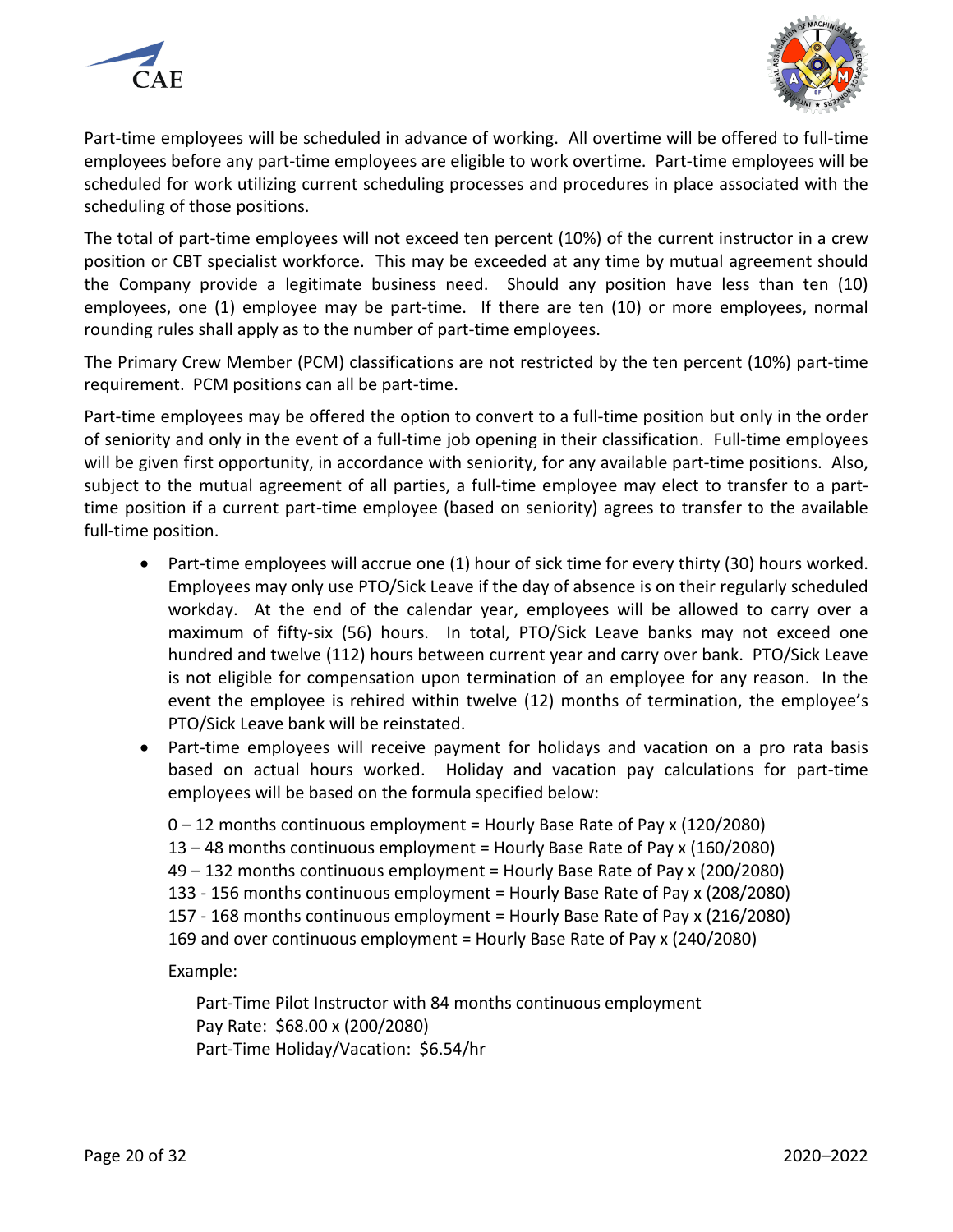



- Part-time employees are not eligible to participate in the Company benefit offerings; however, they will receive Cash in Lieu (CIL) of one hundred and sixty dollars (\$160) per week in lieu of any Health and Welfare benefits.
- Part-time employees are eligible to participate in the Company 401(k) Plan as identified in [ARTICLE 25: BENEFITS.](#page-24-2)

Part-time employees will be eligible for any contractual seniority rights as specified.

If a full-time employee is offered a part-time position in lieu of layoff, they may accept the layoff (thus refusing the part-time position) without affecting their recall rights in accordance with [ARTICLE 14:](#page-15-1)  [LAYOFFS / RECALLS.](#page-15-1)

## <span id="page-20-0"></span>ARTICLE 21: EXCUSED ABSENCE

### <span id="page-20-1"></span>SECTION 21.1: EXCUSED ABSENCE

Employees may with Company approval, be granted excused absence without pay up to ninety (90) calendar days. The ninety (90) day limit may be extended by agreement of the Company in its sole discretion. Request for leave without pay will be in writing and submitted to the Site Manager/Supervisor at least one (1) week in advance of said absence except in emergency situations. Continuous service credit and seniority shall accumulate during all leaves of absence described in this section unless otherwise noted.

### <span id="page-20-2"></span>SECTION 21.2: MILITARY SERVICE, DUTY AND PAYMENT

It is understood and agreed between the parties that full-time employees will be accorded all rights under the Company Military Service Procedure.

Any employee of the Company who is inducted into or recalled to military service of the United States and who by reason of such service is entitled under the law to be regarded as a veteran, shall, upon his discharge and his receipt of a certificate of the satisfactory completion of his military obligation, be accorded all rights of The Uniformed Services Employment and Reemployment Rights Act of 1994.

### <span id="page-20-3"></span>SECTION 21.3: JURY DUTY

Full-time seniority employees who are required by proper court order or summoned to be absent from work in connection with jury duty will be paid the difference between the gross fee he received from the court and the earnings he would have received for a regular scheduled eight (8) hour shift, had the employee not been required to be absent from work. Employees called for jury duty and released by the court with less than four (4) hours service will be expected to return to work. Payment will be made at the employee's regular straight time wage rate.

## <span id="page-20-4"></span>SECTION 21.4: TEMPORARY ABSENCE FOR DISABLING ILLNESS, INJURY

Full-time seniority employees have ninety (90) days or more of continuous service credit and who are found and certified by a physician to be unable to perform their regular assigned duties with the Company because of disabling illness or injury, shall receive a leave of absence without pay, but with service credit and seniority accumulating while such condition continues. If the disability continues beyond twenty-four (24) months and the employee has not returned to work, the employee's service credit and seniority will be broken and terminated.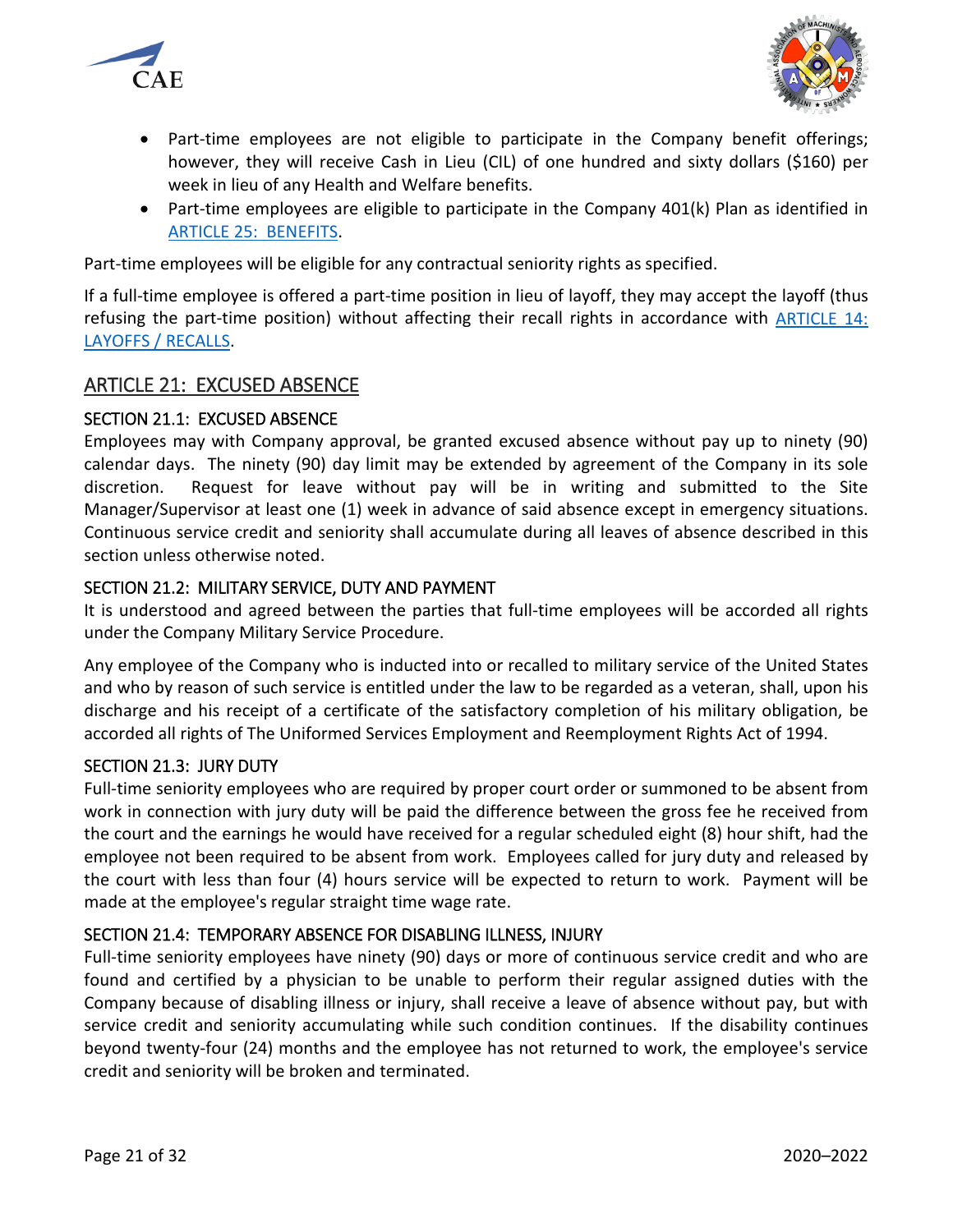



### <span id="page-21-0"></span>SECTION 21.5: ABSENCE FOR UNION BUSINESS

Employees accepting full-time positions as Union Representatives shall be given an automatic leave of absence without pay for the term of their office, or any renewal thereof, without loss of seniority rights and with the privilege of returning to their former position. Likewise, employees shall be granted short-term leaves of absence without pay for the purpose of attending Union conventions, meetings, etc., schedule permitting.

### <span id="page-21-1"></span>SECTION 21.6: INCLEMENT WEATHER

In the event of official base closure "mission essential personnel only", due to inclement weather, employees will be granted excused absence with pay.

### <span id="page-21-2"></span>SECTION 21.7: BEREAVEMENT:

In the event of death in an employee's immediate family, all employees may be granted up to five (5) days bereavement leave with pay. Additional days of unpaid leave may be granted if out of town travel is required. Immediate family is defined as follows:

- Parents (employee's parents, stepparents, or an individual who stood in the place of a parent to the employee when they were a child).
- Current spouse or current same sex domestic partner.
- Children, stepchildren, and their current spouses.
- Siblings, stepsiblings, half siblings, and their current spouses.
- Grandparents, step grandparents, grandchildren, and step grandchildren.
- Current spouse's or current same sex domestic partner's parents (same definition as employee's parents), grandparents, step grandparents, children, stepchildren, grandchildren, and step grandchildren.
- Current spouse's or current same sex domestic partner's siblings, stepsiblings, half siblings and their current spouses.

Full day absences relating to deaths of individuals not considered immediate family members will be unpaid time taken for personal reasons. Alternatively, employees may use accrued vacation.

### <span id="page-21-3"></span>SECTION 21.8: EMERGENCY LEAVE

Personnel will be afforded up to three (3) days (24 hours) of emergency leave to manage any family emergency without pay.

### <span id="page-21-4"></span>SECTION 21.9: FAMILY MEDICAL LEAVE ACT (FMLA)

The Company will comply with all Federal and State requirements under this statute. FMLA will be supplemented with paid vacation and/or PTO/Sick Leave unless otherwise requested by employee.

## <span id="page-21-5"></span>ARTICLE 22: HOLIDAYS

The following ten (10) holidays will be provided to full-time employees:

- New Year's Day
- Martin Luther King's Birthday
- President's Day
- Memorial Day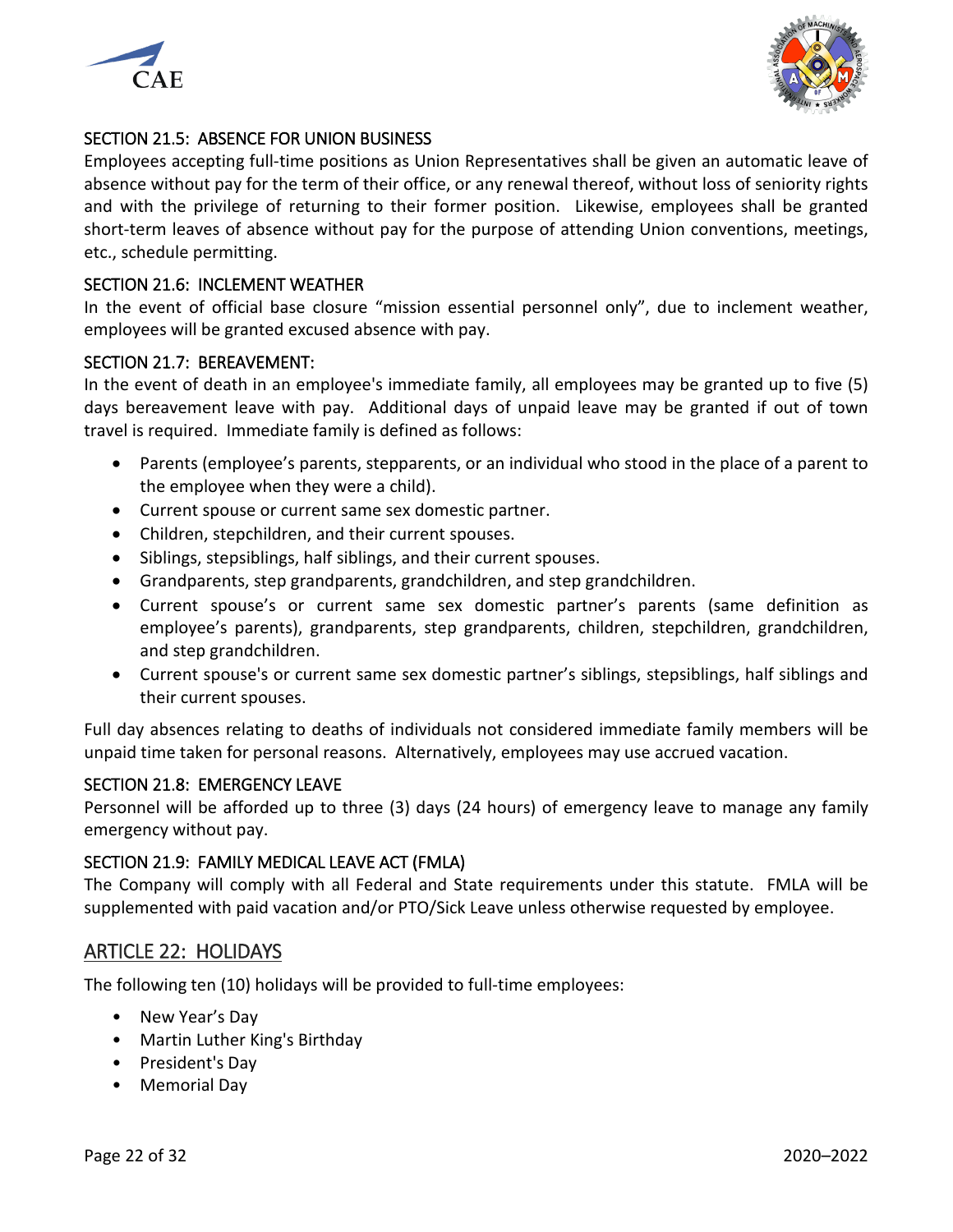



- Independence Day
- Labor Day
- Columbus Day
- Veteran's Day
- Thanksgiving Day
- Christmas Day

When schedule dictates and with supervisory authorization, employees will be allowed to "float" a holiday to another day in the same calendar year. Any employee required to work on a holiday will be paid one and one half (1½) time's base rate plus holiday pay.

## <span id="page-22-0"></span>ARTICLE 23: VACATION

Full-time employees, upon completion of each month of continuous service, earn paid vacation as follows:

| Years of<br>Service | Months of<br>Service | <b>Hours Accrued</b><br>(Annually) | <b>Hours Accrued</b><br>(bi-weekly) |
|---------------------|----------------------|------------------------------------|-------------------------------------|
| $0 - 1$             | $0 - 12$             | Up to $40/yr$ .                    | 1.538                               |
| $1 - 4$             | 13-48                | Up to 80/yr.                       | 3.077                               |
| $4 - 11$            | 49-132               | Up to 120/yr.                      | 4.615                               |
| $11 - 13$           | 133-156              | Up to 128/yr.                      | 4.923                               |
| 13-14               | 157-168              | Up to 136/yr.                      | 5.231                               |
| $14+$               | 169 and Above        | Up to 160/yr.                      | 6.154                               |

Vacation will be accrued bi-weekly for any pay periods in which the employee receives compensation from the Company or during periods of FMLA, and short-term disability.

The hours will be granted (available to be taken) the following pay period. Vacation accrual rates are based on the employee's established anniversary date for vacation eligibility.

Vacation will be scheduled and authorized in consideration of employee preference, projected operating requirements and seniority. In an effort to balance vacation entitlements and operating requirements, while controlling disruption to other members' schedules, employees will be expected to plan a minimum of twenty-five percent (25%) of their annual vacation accrual for the upcoming sixmonth vacation window as follows:

Maximum vacation units/slots will be determined by management based upon projected staffing requirement. Every reasonable consideration will be given to grant employee requests. In the event that requests are projected to exceed operating projections, employee seniority by crew position or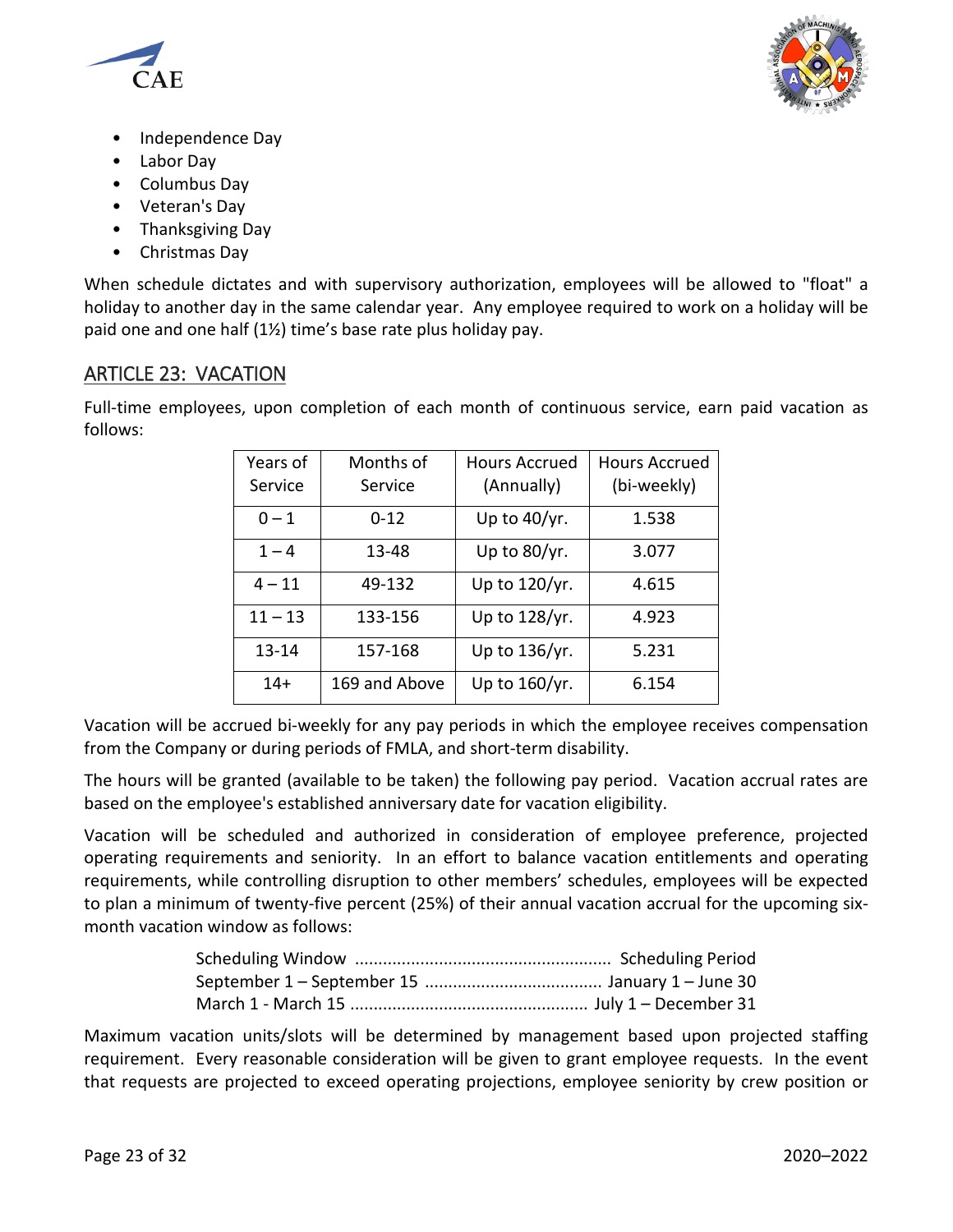



classification will be the determining factor for approval. Vacation requests authorized by management during the scheduling Windows, will not be rescinded by employees nor revoked by management. Exceptions to this condition may only be considered based upon an extreme change in conditions from those at the time of original planning and require mutual agreement between the employee and management.

The balance of unplanned vacation entitlements for the coming year will be granted on a first come/first served basis, in consideration of employee preference, projected operating requirements and seniority. In the event that requests are projected to exceed operating projections, employee seniority by crew position or classification will be the determining factor for approval.

In the event that a committed, vacation unit becomes available due to the rescinding or revocation conditions detailed above, opportunity to schedule a replacement unit will be at the discretion of management. In the event that a new opportunity becomes available, operating requirements, prior denial, special needs and seniority will be considerations in filling/approving the vacation request.

All vacation hours will be paid at the employee's current base rate of pay including Lead Premium and/or Shift Premium as applicable. Payment in lieu of vacation will be made only if the Company determines that production requirements prevent time off for vacation. Employees may take vacation in half (0.5) hour increments. Shift determination is based upon the last day worked prior to taking vacation.

Vacation credits will accumulate in an employee's vacation account. On their anniversary date, they will only be able to carry over up to a maximum of two (2) times their annual accrual rate.

There will be no pay-in-lieu of time off for vacation.

The intent of this provision is to cause each employee to use the vacation credits awarded for time off.

Employees who leave the active payroll of the Company, except for reasons of death, shall be paid for all vacation earned and deferred up to the time of separation.

In the event of an employee's death the accumulated vacation will be paid out into the employee's estate.

## <span id="page-23-0"></span>ARTICLE 24: PAID TIME OFF (PTO) / SICK LEAVE

## <span id="page-23-1"></span>SECTION 24.1: PAID TIME OFF (PTO)/SICK LEAVE CREDITS

Full-time employees shall be credited in advanced Paid Time Off (PTO)/Sick Leave of eighty (80) hours annually on January  $1<sup>st</sup>$ . The lump sum of PTO/Sick Leave credits are granted in advance and are hours that would have been accrued during the calendar year. Employees hired after January  $1^{st}$  will have a prorated balance for the remainder of the year which will be accredited to their account no later than the second pay period.

PTO/Sick Leave absences may be charged in the lowest chargeable time unit per the time charging/payroll system, up to a maximum of the fully scheduled work shift.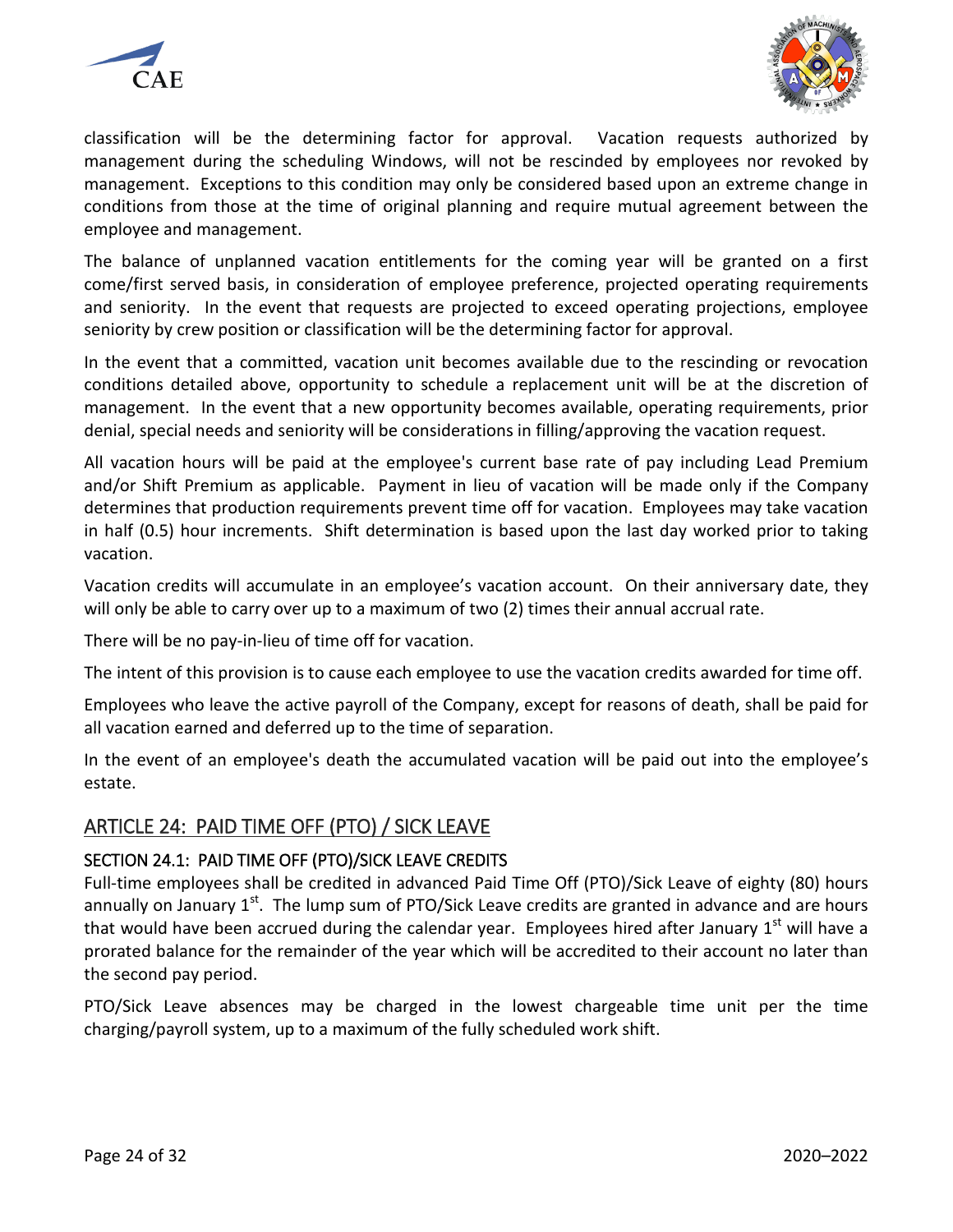



## <span id="page-24-0"></span>SECTION 24.2: USE OF PAID TIME OFF (PTO)/SICK LEAVE

An employee will be allowed to take PTO/Sick Leave credits, not yet accrued, up to the annual maximum referenced above. Upon termination, if an employee takes more PTO/Sick Leave than accrued, any monies due may be withheld from the final paycheck. Payment for PTO/Sick Leave shall be at the employee's straight time base rate, including pay additives where applicable. In no instance will an employee be allowed to take more than the annual maximum credits allowed. Employees may carryover a maximum of fifty-six (56) total hours. PTO/Sick Leave banks may not exceed one hundred and thirty-six (136) hours between current year and carry over bank. Sick time is not eligible for compensation upon termination of an employee for any reason.

### <span id="page-24-1"></span>SECTION 24.3: SCHEDULING OF PAID TIME OFF (PTO)/SICK LEAVE

In the event of the use of PTO/Sick Leave to cover an absence due to unplanned circumstances, employees are to contact their manager as soon as practicable prior to the beginning of the scheduled work shift. Where this is not possible, contact should be made at the earliest possible opportunity.

In the event of the use of PTO/Sick Leave to cover absence due to a planned, personal matter, employees are to schedule for the absence by providing a minimum of ninety-six (96) hours notification (or greater) wherever possible, subject to management approval based on operational requirements.

## <span id="page-24-2"></span>ARTICLE 25: BENEFITS

### <span id="page-24-3"></span>SECTION 25.1: EMPLOYEE MEDICAL PREMIUM AND OPT-OUT OPTIONS

The Company agrees to continue to offer medical plan(s) to full-time bargaining unit employees on the same basis and to the same extent as employees not represented by a labor organization. "Same basis as" applies to plans and coverage offered, effective dates, extent of benefits, employee contribution and/or co-pays, and any changes to any aspect of such health insurance plans and other benefits.

Employees may participate in the following Company sponsored benefits plans that are currently offered, at the cost incurred by the Company, including the:

- Dental Plan
- Vision Plan
- Supplemental Life Insurance
- Optional Life Insurance
- Accidental Death & Dismemberment Insurance: Option to purchase coverage for employees and/or eligible dependents.
- Long-Term Disability
- Flexible Spending Account

Short Term Disability, Basic Life Insurance, Basic AD&D, Travel Accident Insurance (for applicable Company travel), and Employee Assistance Plan (EAP) are provided at no cost to the employee.

The Company shall pass through improvements, modifications, changes to plans and/or employee premiums to these plans at any time, both during the term of this Agreement and after its expiration. Any elimination contemplated to these plans will only be a result of the Company no longer offering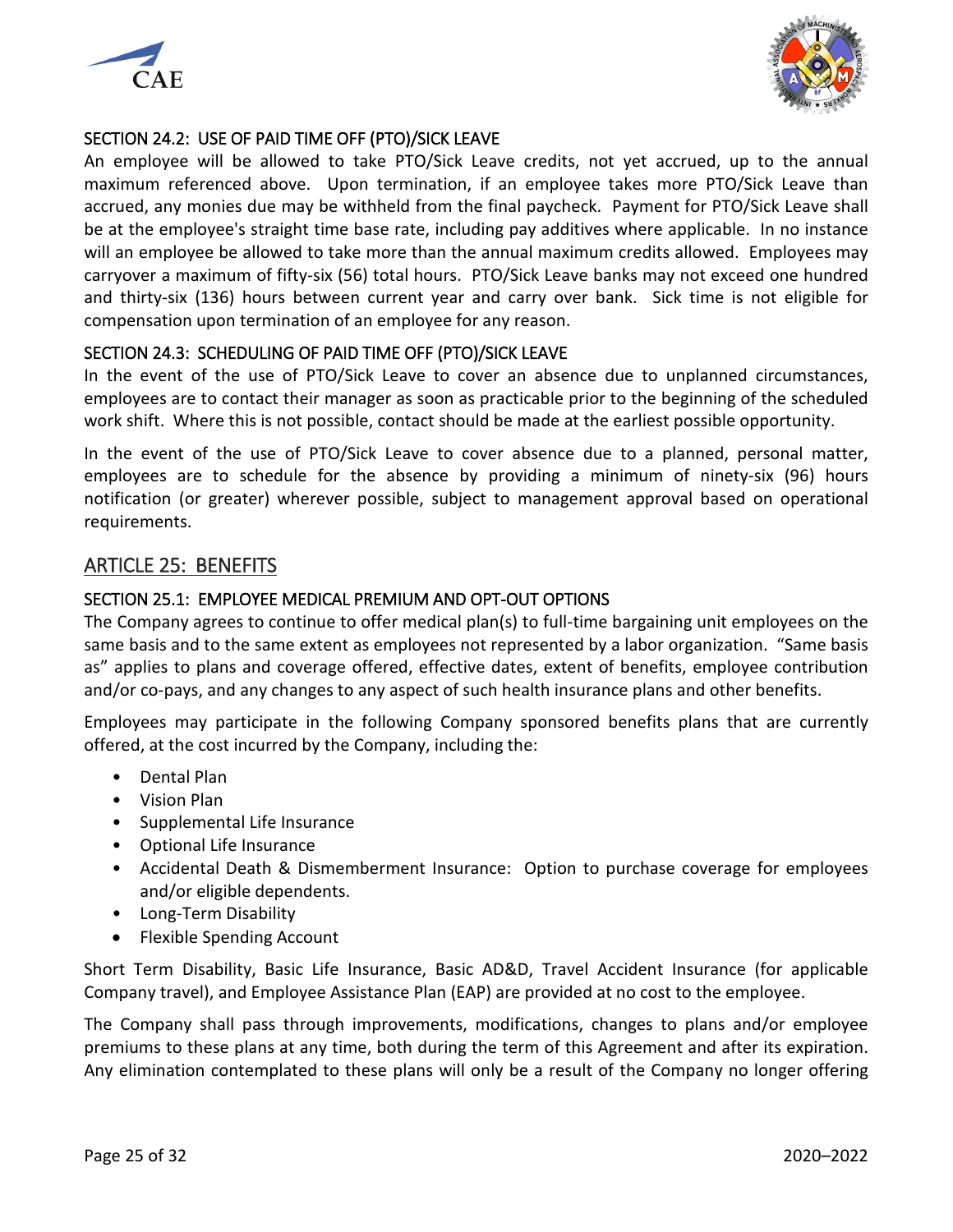



the specific plan. If and when these situations arise, the Company will notify the Union prior to taking such action.

### <span id="page-25-0"></span>SECTION 25.2: OPT OUT

Full-time employees who Opt-Out of Medical provided benefits will receive a taxable amount of twohundred dollars (\$200.00) per week.

The Opt-Out option would become ineffective and subject to renegotiation in the event it is determined that the arrangement may result in non-compliance with the Affordable Care Act. In order to be eligible for the Opt-Out credit, individuals who Opt-Out of Medical benefits may be required to certify, on an annual basis, that they are receiving coverage elsewhere. If such negotiations fail to modify such plan(s), in an effort to avoid the excise tax thresholds, then the Company has the right to modify the plans up to the point where the premium falls below the threshold but no further than administratively practicable.

It is the intent of both the Company and Union that none of the benefits provided in connection with the aforementioned health insurance benefits (e.g. medical, health care spending accounts) will cause the application of an excise or High Cost Coverage Excise Tax (Cadillac Plan Tax) as a result of providing such benefits with respect to the Patient Protection and Affordable Care Act (the "PPACA"). Accordingly, in order to avoid such a tax and in keeping with the intent of the parties, the Company reserves the right, both during the term of this Agreement and after its expiration, to amend, modify and/or alter the health insurance benefits provided above solely for the purpose of avoiding implementation of a High Cost Coverage Excise Tax pursuant to PPACA, and to do so without requiring the reopening of other terms and conditions of the CBA to further negotiations. It is considered to be in the best interests of both Parties, that advanced discussions and communications with the Union Leadership on decisions to amend, modify and/or alter the health insurance benefits provided above be conducted prior to announcement and/or implementation thereof. Without limiting the right of the Company to affect such decisions, it is agreed that such communications will be conducted as promptly as practicable, prior to formal announcement and/or implementation.

### <span id="page-25-1"></span>SECTION 25.3: SAVINGS PLAN (401(K))

The Company will provide a 401(k) Plan for bargaining unit employees, to which plan eligible employees may defer compensation within the limitations provided by the plan document. The Company will provide a four percent (4%) contribution on behalf of the employees. All conditions of participation, eligibility, vesting and distribution of benefits will be governed by the Company's 401(k) Plan document. In no event will the Company contributions exceed the maximum contribution permitted by the language of the 401(k) plan.

### <span id="page-25-2"></span>SECTION 25.4: EDUCATIONAL ASSISTANCE

Employees will be reimbursed according to the Company Educational Assistance Policy.

## <span id="page-25-3"></span>ARTICLE 26: WAGE RATE SCHEDULE

Effective January 1, 2014, a Subject Matter Expert (SME) classification shall be established. SMEs are a separate and distinct job classification from Contract Instructors for the purposes of this Agreement. It is hereby agreed that no Contract Instructors shall be involuntarily moved into a SME position or laid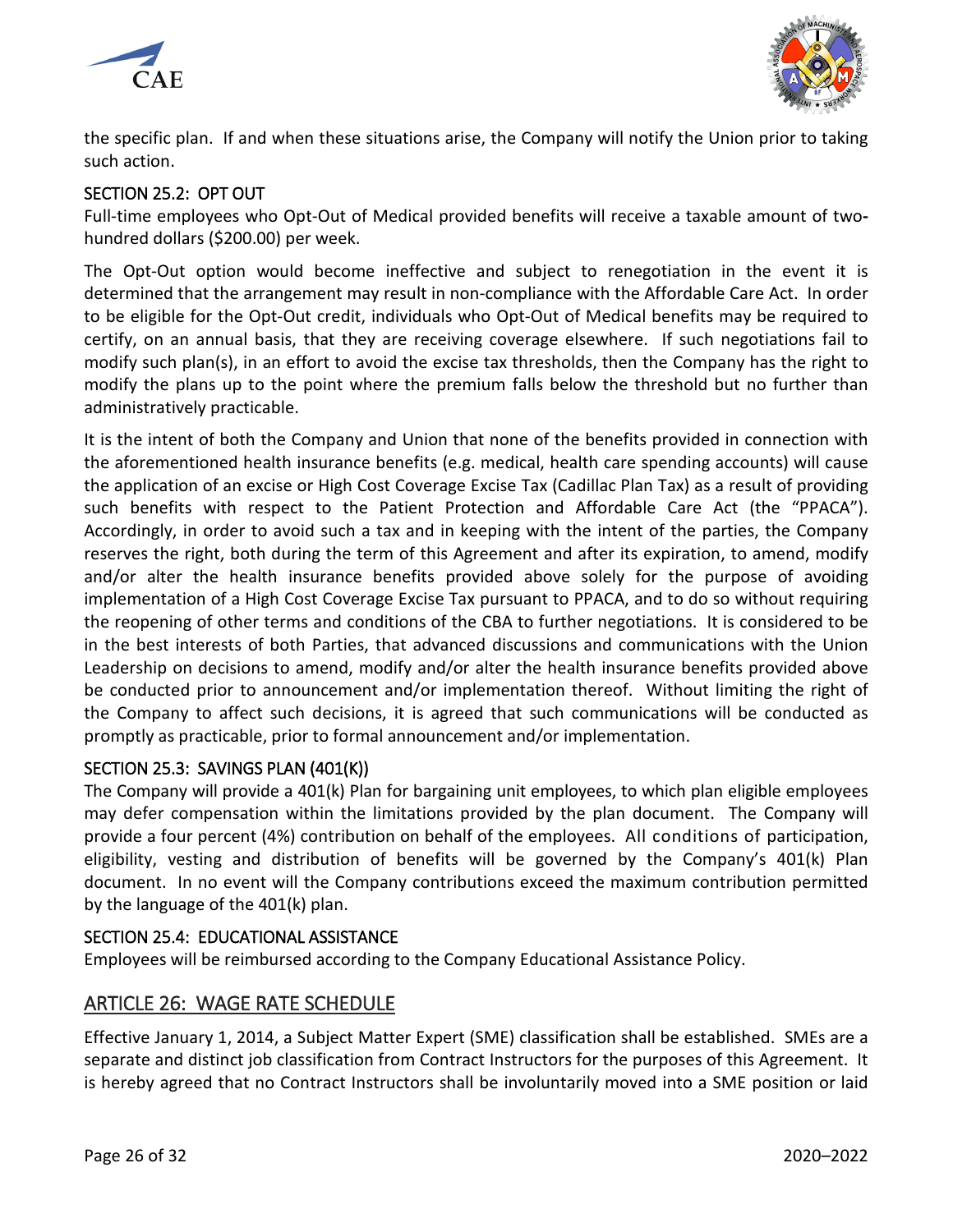



off directly as a result of the creation of a SME position. Employees classified as Instructors who are performing SME work will be compensated at their Instructor rate.

<span id="page-26-0"></span>The rate of pay for all employees will be as follows in the following table. Rates have been established by applying the following rate adjustment terms and conditions:

| WAYLIVAILIADLL                     |         |          |          |          |  |
|------------------------------------|---------|----------|----------|----------|--|
| Classification                     | Current | 1/1/2020 | 1/1/2021 | 1/1/2022 |  |
| Pilot                              | \$60.22 | \$68.00  | \$69.02  | \$70.06  |  |
| Flight Engineer/Navigator          | \$57.49 | \$65.00  | \$65.98  | \$66.96  |  |
| Loadmaster                         | \$53.74 | \$62.00  | \$62.93  | \$63.87  |  |
| <b>SME</b>                         | \$39.79 | \$45.10  | \$45.78  | \$46.47  |  |
| CAD Technician                     | \$47.27 | \$48.69  | \$50.15  | \$51.65  |  |
| CBT Specialist*                    | \$46.13 | \$47.51  | \$48.94  | \$50.41  |  |
| CBT Specialist (Two Tier)**        | \$38.22 | \$39.37  | \$40.55  | \$41.76  |  |
| <b>Computer System Analyst III</b> | \$40.70 | \$41.92  | \$43.18  | \$44.47  |  |
| Computer System Analyst II         | \$31.55 | \$32.50  | \$33.47  | \$34.48  |  |
| <b>Computer System Analyst I</b>   | \$26.27 | \$27.06  | \$27.87  | \$28.71  |  |
| <b>NVG Tech</b>                    | \$36.24 | \$37.33  | \$38.45  | \$39.60  |  |
| <b>Training Analyst</b>            | \$35.87 | \$36.95  | \$38.05  | \$39.20  |  |
| Librarian                          | \$34.01 | \$35.03  | \$36.08  | \$37.16  |  |
| Primary Crew Member (Pilot)        | \$45.00 | \$50.21  | \$50.96  | \$51.73  |  |
| Primary Crew Member (FE/Nav)       | \$43.00 | \$47.12  | \$47.83  | \$48.54  |  |

#### WACE BATE TABLE

- \* Any employee hired into the CBT Specialist classification before November 4, 2016 shall be grandfathered into the CBT Specialist Classification. This shall include any employees on recall status at the time of the signing of this agreement. Grandfathered CBT Specialists will be subject to recall to their original classification for as long as they hold recall rights.
- \*\*New Hires after November 4, 2016 shall be placed into the CBT Specialist (Two Tier) Classification.

## <span id="page-26-1"></span>ARTICLE 27: SUCCESSORS AND ASSIGNS

The Agreement shall be binding upon the successors and assigns of the parties hereto until expiration, or until it is changed by mutual agreement of the parties.

## <span id="page-26-2"></span>ARTICLE 28: SECURITY

The Union recognizes that the Company may now have, or may incur in the future, obligations with respect to the security of information and materials under contract with the Government.

The Union agrees that nothing contained in this agreement shall place the Company in violation of security agreements with the Government.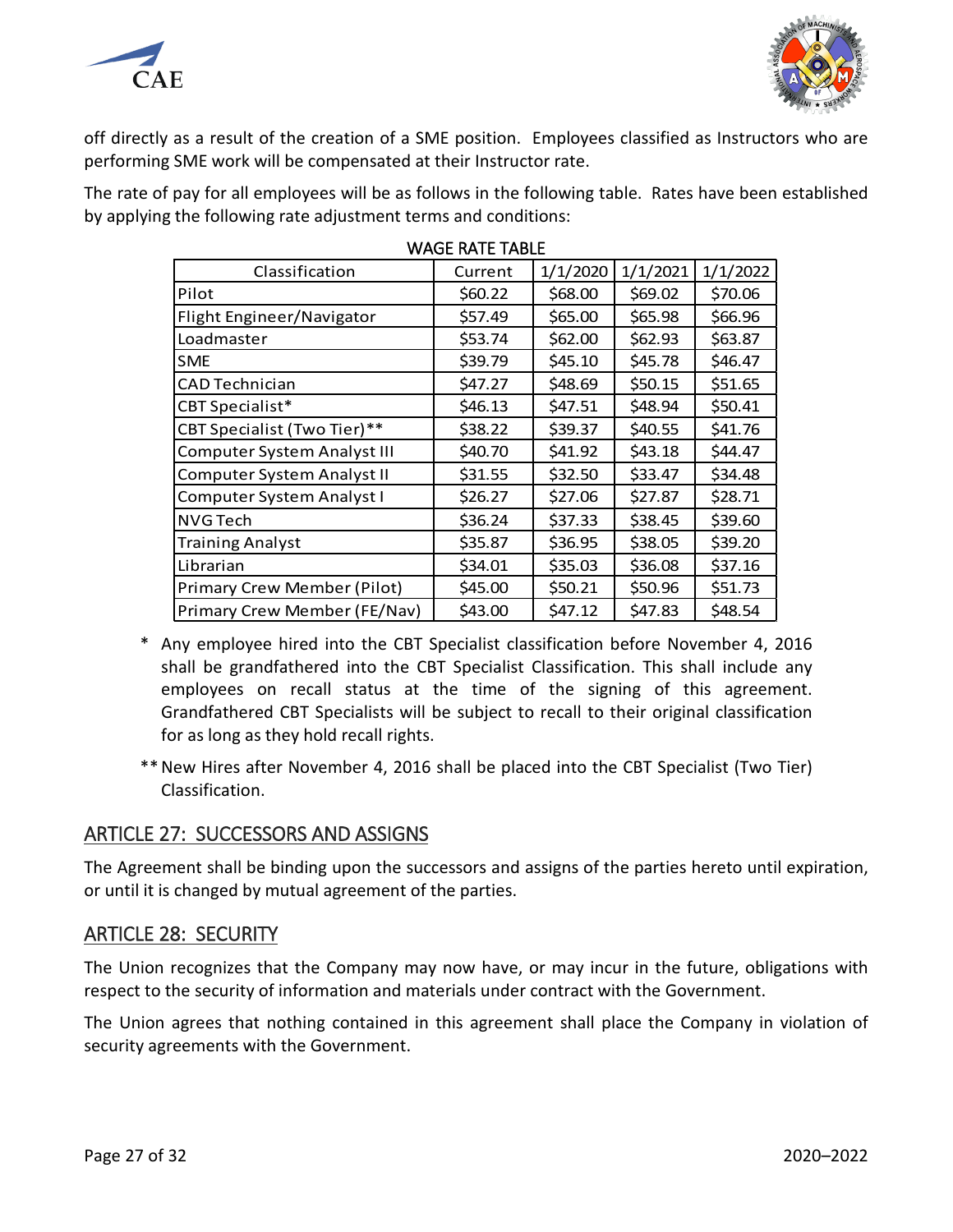



It is understood by and between the parties hereto that as a necessary condition of continued employment, employees shall be subject to investigation for security clearance or national agency check and/or unescorted entry authorization under regulations prescribed by the Department of Defense, or other agencies of the United States Government on government work, and that denial of such clearance and/or unescorted entry authorization by such governmental agency shall be cause for release from the Company due to inability to meet job requirements.

It is understood that there shall be no liability on the part of the Company for any release growing out of the denial of clearance and/or unescorted entry authorization by the United States Government.

The Company will reinstate the seniority of an employee who is denied security clearance is reinstated by the Federal Government. A non-probationary employee who loses his security clearance or site access for any reason will not lose his seniority until final adjudication of his appeal. Any employee whose seniority is reinstated under this provision will be reinstated in his previously held occupational title.

## <span id="page-27-0"></span>ARTICLE 29: EFFECT OF LAW

In the event that now or hereafter there is any State or Federal Law or any directive order, rule or regulations made pursuant, thereto, which is in conflict with any provision or provisions of any agreement between the parties, the same shall supersede such provision or provisions and thereafter shall govern and control the relations and conduct of the parties so long as such law, directive, order, rule or regulations shall remain in force and effect. In the event that this or any other agreement existing between the parties hereto, now, or thereafter requires the approval of any Government authority before becoming effective, the same will and shall be subject to such approval. Furthermore, it is mutually agreed that within thirty (30) calendar days after such provision or provisions become unlawful, the parties shall meet to discuss a modification of such provision or provisions to comply with the law. In all other respects the provisions of this Agreement shall continue in full force and effect for the duration of this Agreement.

## <span id="page-27-1"></span>ARTICLE 30: ENTIRE AGREEMENT

This Agreement expresses the complete understanding of the parties on the subject of wages, hours of labor, and conditions of employment. However, this Agreement may be amended in writing by mutual agreement at any time. For the purpose of this Agreement the contract includes the C-130 Aircrew Training System (ATS) at Little Rock Air Force Base.

The Company and the Union acknowledge that during the negotiations which resulted in this Agreement, each had the unlimited right and opportunity to make demands and proposals with respect to any subject or matter not removed by law from the area of collective bargaining, and that the understandings and agreements arrived at by the parties after the exercise of that right and opportunity are set forth in this Agreement. Therefore, except as provided below, the Company and the Union, for the term of this Agreement, each voluntarily and unequivocally waives the right and each agrees that the other shall not be, obligated to bargain collectively with respect to any subject or matter not specifically referred to or covered in this Agreement.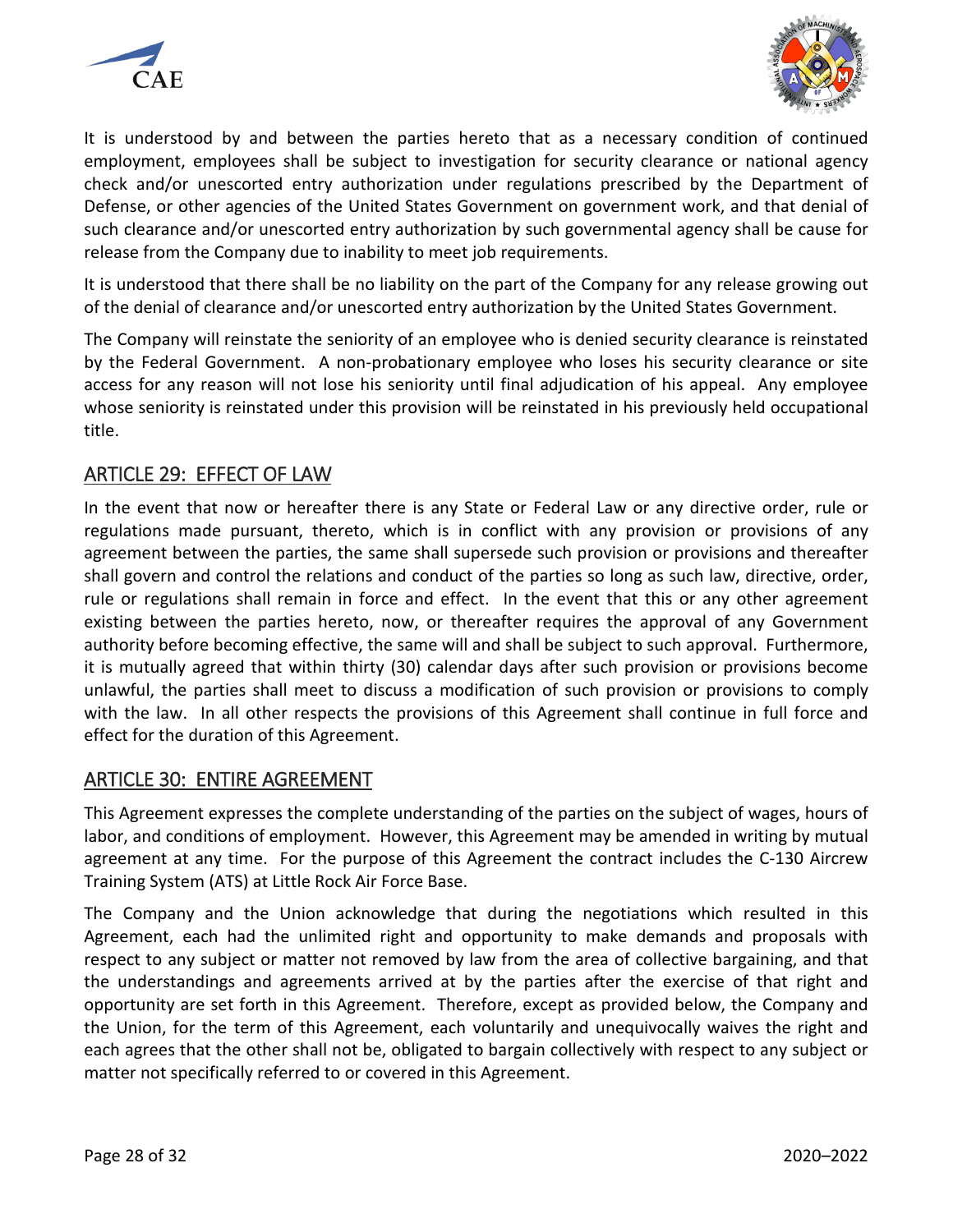



The Company shall not be deemed to have agreed to any term or condition of employment not specifically set forth in this Agreement. Any alleged past practice of the Company which is not included in this Agreement shall not be considered agreed to. The Company has not agreed to, and will not be bound by, any alleged past practice by a former Company, or under a prior collective bargaining agreement concerning employees at this location. Any such alleged past practice will have no consideration or authority upon the parties to this Agreement.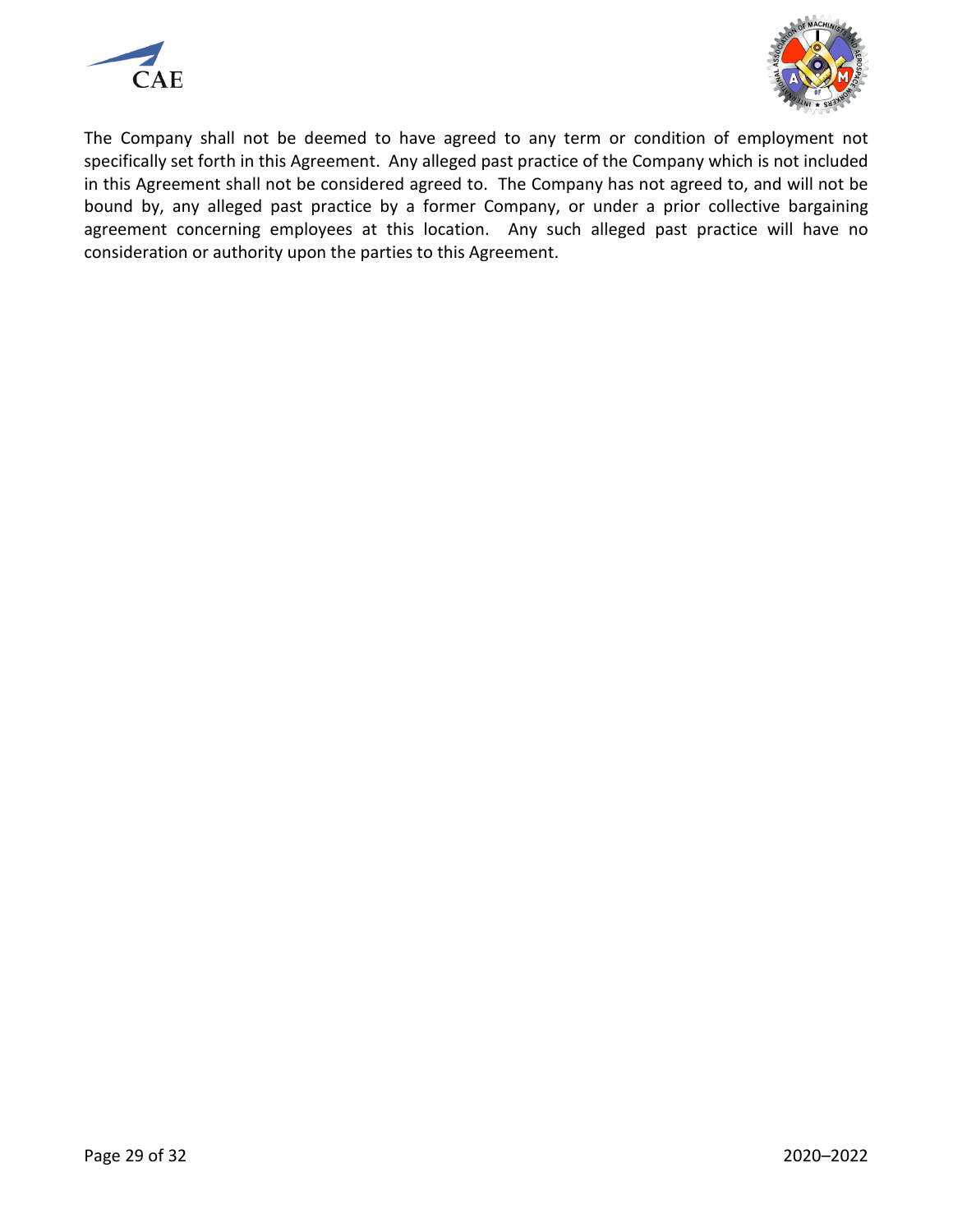



## <span id="page-29-0"></span>ARTICLE 31: TERM AND NOTICE OF CHANGE OR TERMINATION

This Agreement shall be effective and shall continue in full force and effect through expiration: 6:00pm (Central) on December 31, 2022 and therefore be automatically renewed from year to year, unless the party desiring termination or modification of the agreement serves written notice, by certified mail, upon the other party at least sixty (60) days prior to the expiration date of the agreement.

In witness whereof, the parties have caused this agreement to be executed by their authorized representatives as of October 24, 2019.

For the Company:

Chris Sens, Labor Relations Specialist

Carrie Stawski, HR & Labor Relations Manager

Skip Deacon, Program Manager

Inna Konyayeva, HR Business Partner

Terry Wheeler, C-130H ATS Program Manager

For the Union:

Jody Bennett, IAMAW Chief of Staff

Melone Wey, IAMAW W2 ADBR

Sharon Smith, LL463 Recording Secretary

Lester Cossey, LL463 Steward

Chris Carr, LL463 Chief Steward

neigh nullella

 $Z$ 

Greg Reinhardt, LL463 Committee Member

 $Idlum 1200l$ 

Valerie Rodriguez,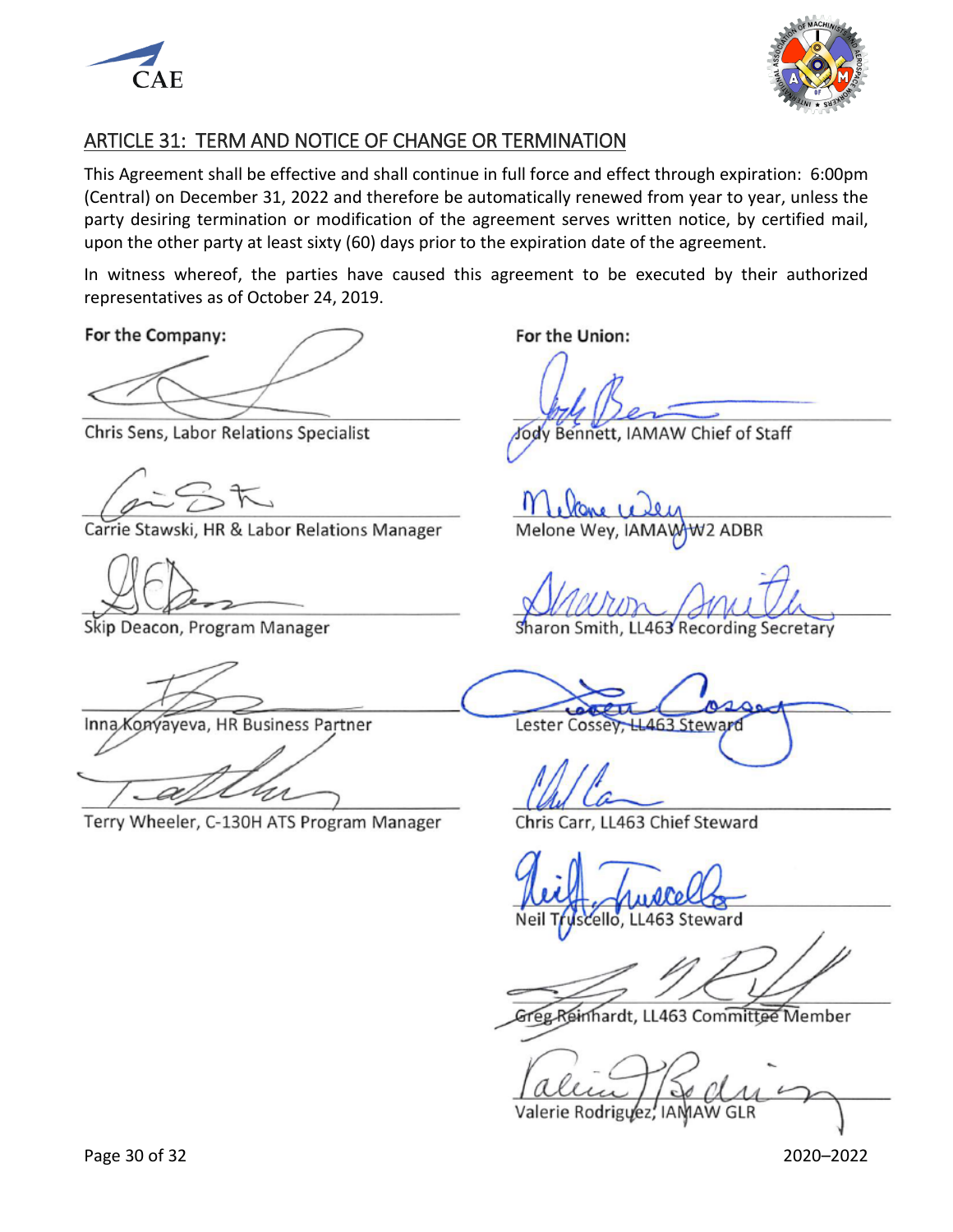



## <span id="page-30-0"></span>MOU 1: RECALL RIGHTS

Employees not reemployed by the successor company shall have twenty-four (24) months recall rights. Employees reduced in classification to a lower classification will have first right of refusal to the highest original classification.